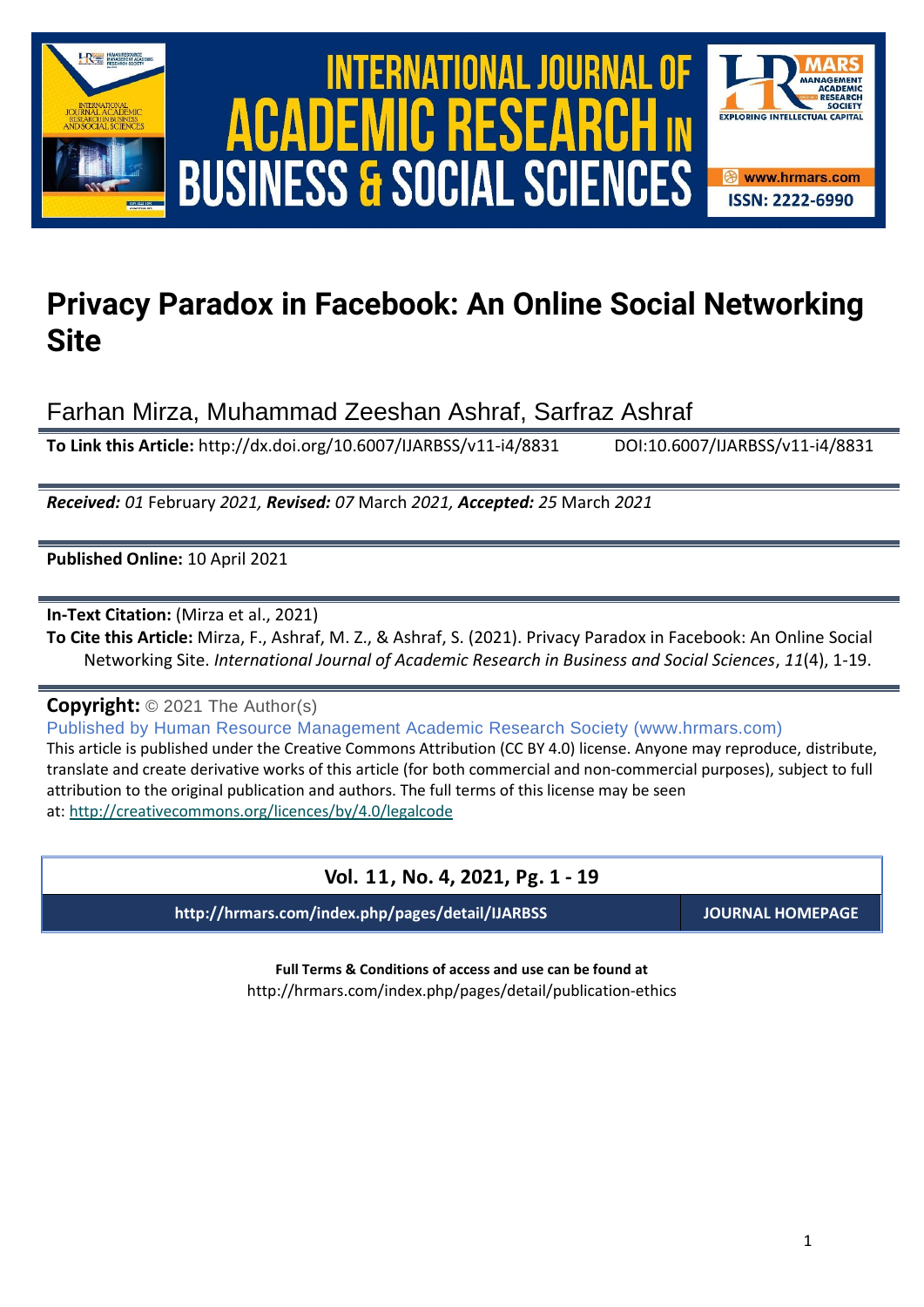

# **Privacy Paradox in Facebook: An Online Social Networking Site**

<sup>1</sup>Farhan Mirza, <sup>2</sup>Muhammad Zeeshan Ashraf, <sup>3</sup>Sarfraz Ashraf <sup>1</sup>HND Department, The Millennium Universal College, Queensberry Campus, Gujranwala, <sup>2</sup>Department of Management Science, SZABIST Islamabad, <sup>3</sup>MBA (3.5) University of

Sargodha, Gujranwala

Email: sarfrax.ashraf@gmail.com

# **Abstract**

Privacy in using the internet is a debating topic in the field of social networking. In this regard, the objective of the study is to determine the factors associated with the disclosure of the information by the user on social networking sites. However, this study has found seven key factors associated with disclosure of information which include the realization of privacy, understanding of privacy statements, trust in friends and family, data distortion, data transferring, data profiling, and control on information shared over Facebook. This study has gathered data by using a non-probability convenient sampling procedure and collected data from 215 Facebook users by using a survey strategy. The survey questionnaire has been formulated by using measurement scales from existing literature. The findings of the study have reported that realization of privacy and control on shared information are insignificantly impacted on the disclosure behavior of the user. However, data distortion, data transferring, and data profiling adversely and significantly impacted the disclosure behavior of the users. In contrast, understanding of privacy statements and trust in friends and family positively and significantly influenced the disclosure behavior of the users. Based on such generalizable findings, this study has also provided significant implications along with future avenues of the research.

**Keywords:** Privacy Paradox, Social Networking, Facebook, Disclosure Behavior of Users.

# **Introduction**

A total of 500 million users is there, of social networking site named Facebook in this world and Asia this reach towards 8.2 billion internet users and among them almost 1 billion Facebook users (Brailovskaia et al., 2020). Social networking is a place where the usergenerated data is being exchanged or one can say being shared. It can now imagine the data sharing of this huge population over social networking sites. The approximate statistics of Facebook each month of the data is as under;

- $\geq$  3 billion photos uploads
- $\geq$  5,00,000 active applications (Tobin et al., 2020)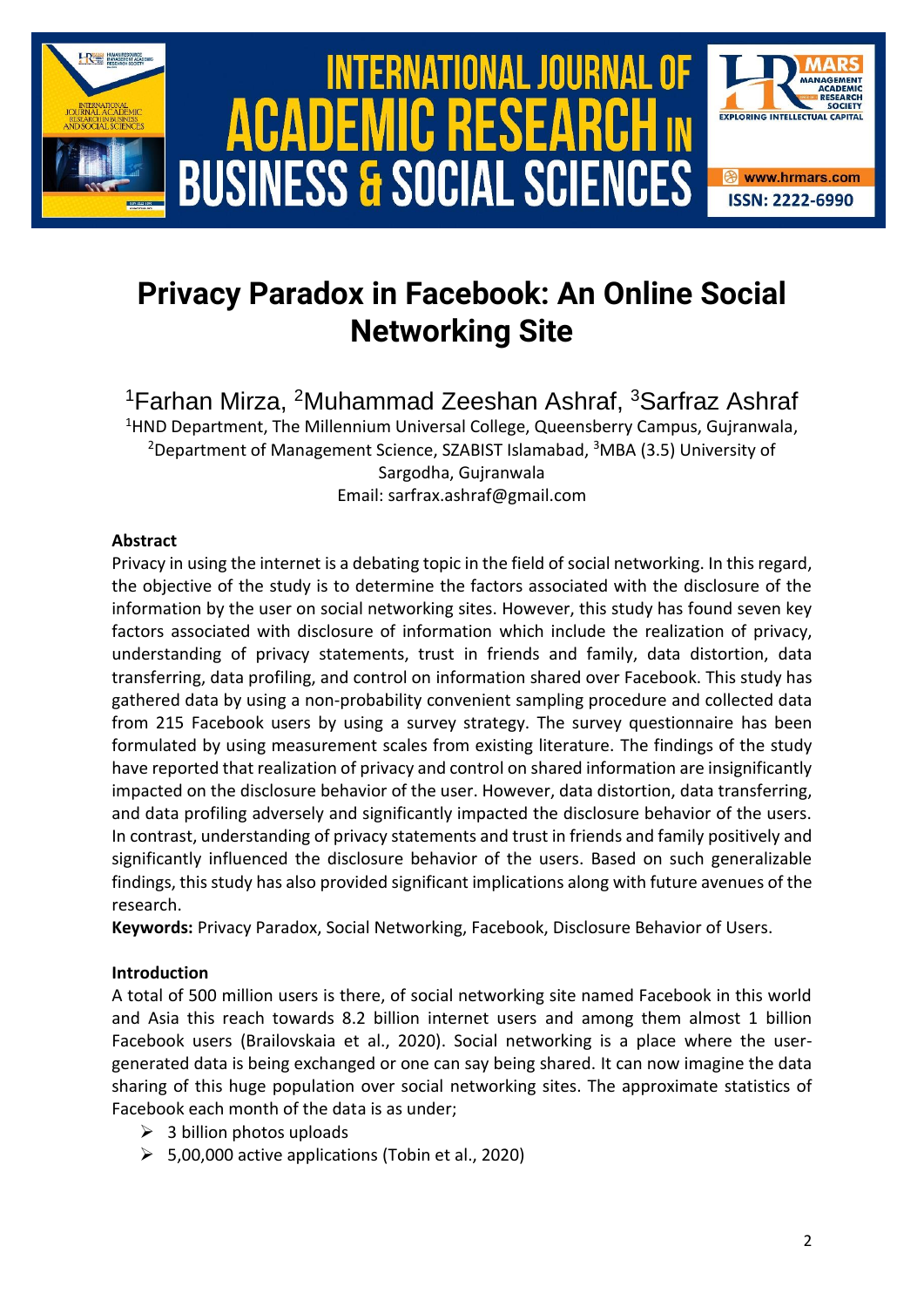**Vol. 1 1 , No. 4, 2021, E-ISSN: 2222-6990 © 2021 HRMARS**

Just in Asia, the average age of the Facebook user is range 18-24 years and Facebook is the 3<sup>rd</sup> highest search term on google.com in Pakistan. Pakistan has 5.8 million users of Facebook which ranked Pakistan as 25<sup>th</sup> placed country. The dominant age group in Pakistan is 18-24 years, which is almost more than half of the Facebook users in Pakistan. Tobin et al., (2020) has confirmed that on average, a Facebook user has:

- $\triangleright$  "130 friends in a profile,
- $\triangleright$  Sends 8 friend requests per month,
- $\triangleright$  Spends more than 55 minutes per day on Facebook,
- $\triangleright$  Clicks the Like button on 9 pieces of content each month,
- ➢ Writes 25 comments on Facebook content each month,
- $\triangleright$  Becomes a fan of 2 Pages each month,
- $\triangleright$  Invited to 3 events per month,
- $\triangleright$  Member of 12 groups and many more" (P. 259).

From such information provided above, one can imagine the data disclose on social networking sites like Facebook. So there comes the concern for user privacy when the bulk amount of data is being shared in an online community (Fuchs, 2012). The primary basis of this paper is to understand the factors due to which the privacy of the user is not much concerned while disclosing the online data. It is a challenge for the administrator of the social networking sites to provide its user more control and safeguards to protect privacy. Last researches show that only the identity and date of birth is enough to provide the identity thief a key for messing with someone and respondent are much happy to reveal all information (Sophos 2007). Prior literature showed that awareness among the people and education and understanding about the internet are the factors through which privacy concerns can be satisfied (Dinev & Hart 2005). Lack of understanding is still there to know about the fact that why still majority of the people deny to their privacy concern while sharing online from their perspectives and within their context. In this high age of technology world, people are part of many online communities like forums, blogs, and social networking sites. All of these online activities bring people together and people interact with each other so that they can share a different type of information, opinions, ideas exchange, and express feelings. This community includes a set of people who are connected by social relationships like friends, co-workers, or just for the sake of information exchange (Brown, 2020). Users in the online community are keeping sharing their ideas, thoughts, and daily activities. Such data could be used for some secondary purpose by many of the organizations and other sources. This data could be used in some criminal activities or some other uses. Users in the online community are unaware of such uses and willingly disclose their information (Iftikhar et al., 2017). Sometimes these data can be sold out to several organizations or can be used in some kind of business collaboration to achieve some specific goal. For example, Tumblr sold its user's information to Yahoo!. In some business collaborations, these data sets could be separated into a unique character of the segment to target them more accurately in their marketing mix strategies. Therefore, this paper is about to investigate the factors due to which users in the online community feel free to disclose their information.

In the last couple of years, there comes an enormous boost of online socialization and hence a lot of user-generated materials. Online social networks have become an important part of our daily routine life. Networking possibilities, obtaining social info and support as well as establishing and maintaining social connections are the reason to participate by the user (Malik et al., 2016). Online social networking sites are the places where users can express and feel their social pleasure and trigger curiosity as well as emotional and hedonic experiences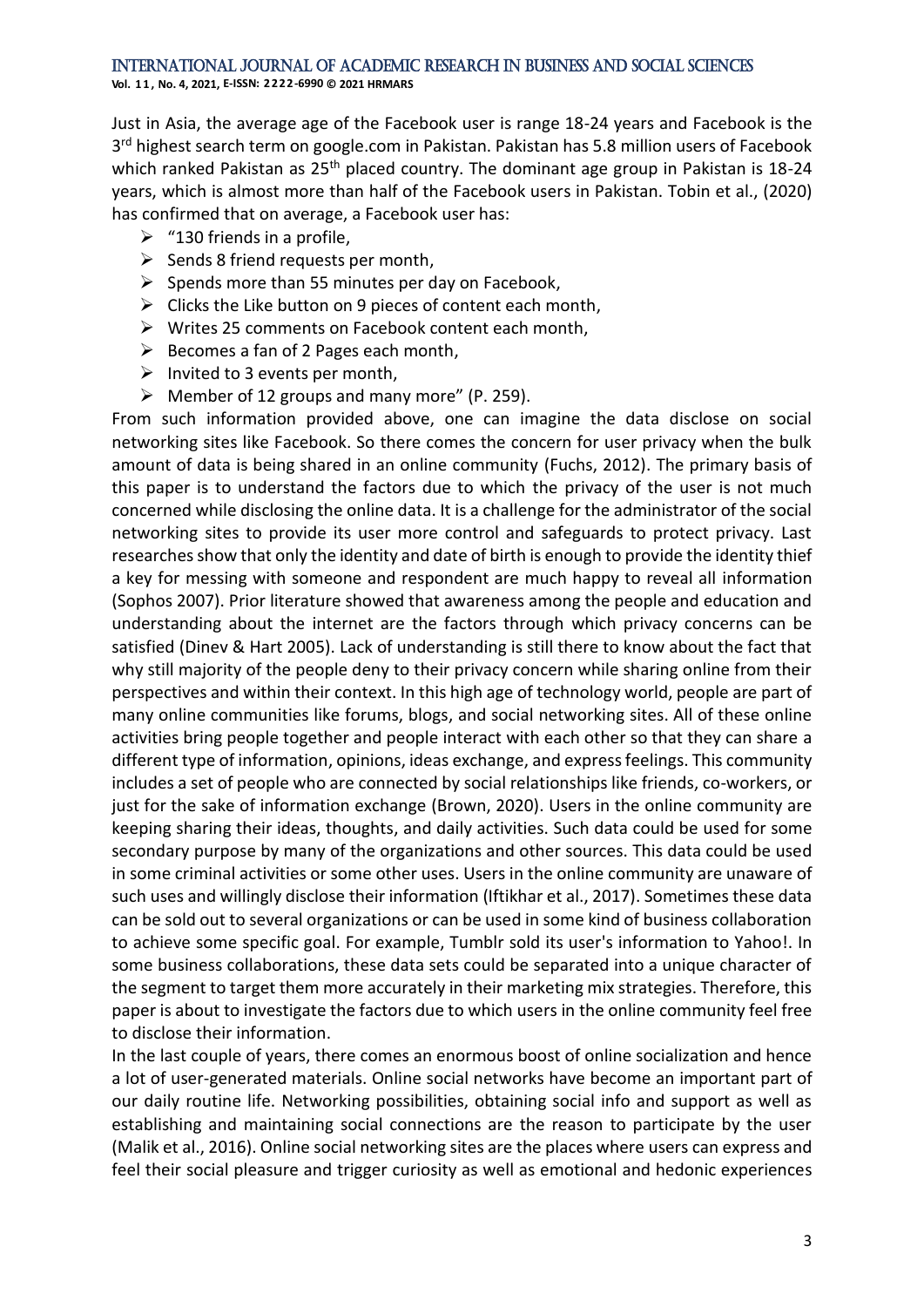**Vol. 1 1 , No. 4, 2021, E-ISSN: 2222-6990 © 2021 HRMARS**

(Hart et al. 2008). Not only the participation rate in social network sites increases in the last couple of years but also the amount and type of information that a user in the online social community voluntarily discloses has been staggering. In contrast to the increasing fame of Facebook. Paine et al. (2006) stated that the privacy concerns of the people are diminishing 70% to 56%, which once was conducted by Hoadley et al., (2010) in the response to the same question. O'Brien and Torres (2012) investigate that although there someone can show their concerns about privacy while sharing their personal information on social network sites, but still busy in some context to the risky behavior. According to the survey conducted by the National Security Alliance (NCSA) in the United States, a total of 57% of the users of social network sites, among them 74% disclose their information like email, name, and a birthday date (Brandtzæg et al., 2010). Acquisti and Gross (2006) said that it is little or no relation between respondent's reported privacy concern and their disclosure behavior certain information. The same is the case with the Pakistani user. They ranked the privacy behavior much above the average ranking, but still busy in information discloses. This led the researcher towards the objective of this study that is to understand what are the factors behind that users have still engaged themselves in disclosure behavior in online social networking sites like Facebook in the Pakistani context. It's not the case that users are not aware of the risks associated but their concerns are not reflected in their actual behavior. This phenomenon is called the "privacy paradox" (e.g., Wilson et al., 2012) or "Privacy Dilemma" (Chalklen & Anderson, 2017). Some experts of IT said that "Social networking appears to provide a rich setting for criminal activities and other misdeeds" (Pandey & Gudipudi, 2019, P. 227). From the online social networks, it is evidence that millions of social network users, on the other hand, don't hesitate to share their thoughts, experiences, images, files or other kinds of stuff in such an environment that is largely barren of security standards and practices. Users are inclined to trust other community members with expertise, identity, mind matching and, personal information (Young & Quan-Haase, 2013). Users are also inclined to trust providers of social network sites to keep their information and photos private. From this, it appears that social networking takes place within a (largely pointless) framework of trust. The only use of social networking sites is practically not possible and unwanted. It needs to take initiative steps in the right direction, although given the willingness of users to share information. Before given the willingness of uses to share information, it needs to know the factors which lead users to engage them in risky online behavior. Many of the previous researches find out the scale for such kind of behaviors, there is little work on why people knowingly go for disclosure information which leads them towards risks. This leads the researcher towards the purpose of this study that is investigating the question that why the user doesn't consider their privacy while sharing in online social network sites like Facebook in the Pakistani context.

However, the objective of the study is to determine the factors associated with the disclosure of the information by the user on social networking sites.

# **Literature Review**

# **What is a Social Networking Site?**

To use a public or semi-public profile within a bounded system, individuals define the social networking sites, such as Web services so that they can borrow, view and the connection list and the list of computers within the other users with whom you share a connection with him by others, and Internet and interests so you can connect users through, and media and exchange activities (Kuss & Griffiths, 2017).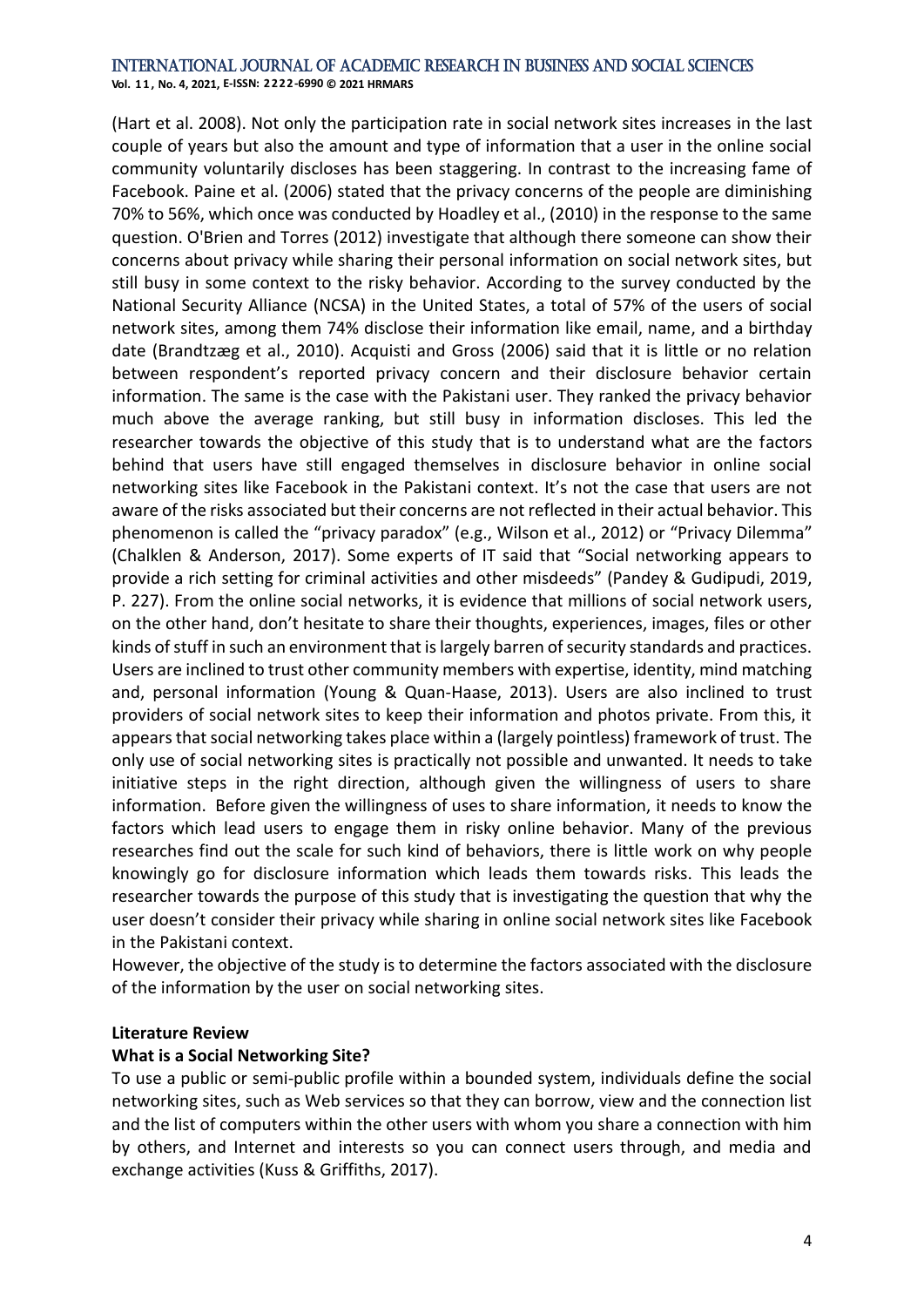**Vol. 1 1 , No. 4, 2021, E-ISSN: 2222-6990 © 2021 HRMARS**

### **Online Social Networking Sites (OSN) Stakeholders Users**

Facebook (Facebook), Google, and others growing significantly every day millions of active users. Social network users, and companies, in particular, support individuals and service OSN, which is linked to an organization with profiles on the Internet (Akçayır, 2017). Able not only to create and manage relationships with their common interests such as development and recreation, as well as profiles management, social events based on the user or other technical issues OSN users. In this way, you can build a community in the online world of social relations and users with similar interests or the physical world. Social network users to download their contact list and contact details of a multimedia message and browse lists of content, and private and/or public, reviews, opinions, and recommendations (advanced user), you can also write a comment.

# **Social Network Operators**

For example, the user connected to primary care, for example, provides the server and access to various social networking sites and the plug and require replacing any user of enterprise data storage infrastructure. The program is attractive, an operator identification, and application programming interface (API) for use by third parties for the distribution of these additional services (Sohrabi & Karimi, 2018). Therefore, companies and other companies are expanding their services without a reboot of a social network, and you can count on the interface that is a platform for social networking via the Internet can be. The existing websites and social networking services create a growing collaboration and communication for individuals and the social environment in the web client (Ayaburi & Treku, 2020). Entrusted to the approval of a large amount of sensitive personal data on social networking and online social networks has led to an operator.

# **Third Parties**

The operators offer applications, services, and functions of the third person or organization other than a social network. They build and applications and services (such as games, music sharing, and personalized advertising) may depend on the API defined by the operator of a social network that can be deployed (Faelens et al., 2019). Attractive features, applications, and services are accessible to the user's information service are designed in a way that can be obtained (identification, contact, characteristics, such as research on the history of the navigation messages). Researchers are eager to study the similarities between advertising agencies and different types of third parties, the typical behavior of the user's behavior and the physical environment in the cyber world; In particular, the following scene ARS government agencies with an interest in Prevent a single domain and user profiles, and collect other detailed information on the activities of social unrest social networking and crime, the data collector (Faelens et al., 2019).

# **Data Collection and Usage**

In most cases, such OSN providers monetize all your data and financial services. The data can be divided into the actual (real) data acquisition and unconscious user. Of course, the difference will vary by the user. For non-native service, that is, a third-party service that is generated by the motor must be the same for the third-party user to access, such as certain information. In the final storage or redistribution, do not know what exactly to collect data (Stieglitz et al., 2018). Most users are unaware of the fact that the provider collects his actions, detailed information on the history, and the near surfing. This data (transparent to the user)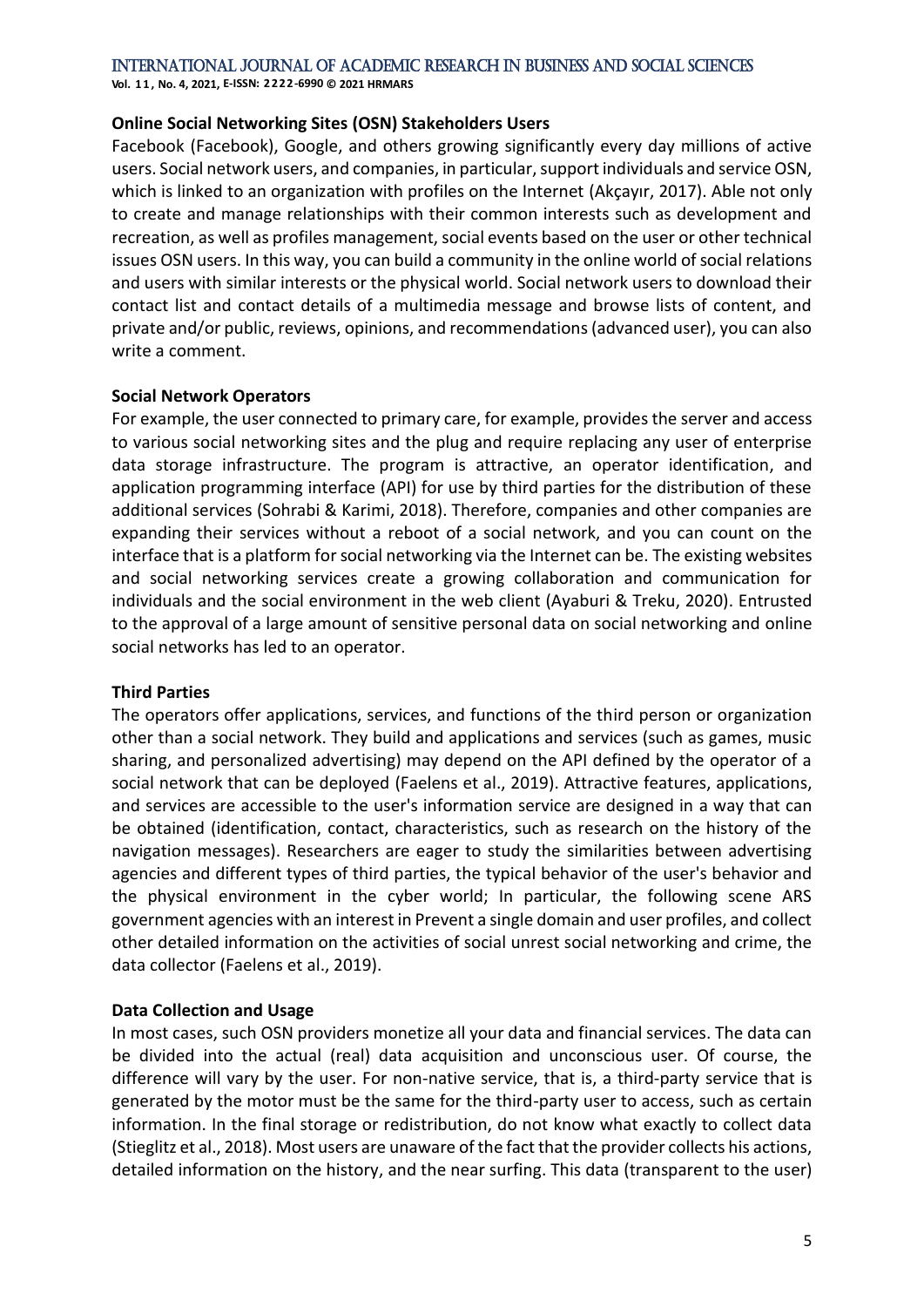**Vol. 1 1 , No. 4, 2021, E-ISSN: 2222-6990 © 2021 HRMARS**

in / 1-button, the mechanism of server-side, shown cookies and collected this collection and then improved the operator and customization services, but also (for example, owners of the infrastructure and livestock the data used to pay for) to generate the resources revenue (Sehar et al., 2019). The data can be used, one for each user or group of users based on the use of data mining methods that personalize systematically. Data mining companies to new trends, market, or user needs at an early stage.

# **OSNs and mobile apps as CRM**

Online social networks and mobile applications bring new possibilities among customers, marketing, advertising, and open communication (Chang et al., 2017). They like it; you should be on the performance of a very important role in the management of customer relationships. User-selectable depending on the individual and OSN case is related to the benefits to the seller to rely on contacts with like-minded with their friends. Consumer decisions announced any ads for the product by a friend is likely to be the best individual circumstances.

# **Empirical Literature Review**

The origin of this paper is a condition which is frequently called the "privacy paradox". It refers to the fact that people used social networking sites sufficiently and disclose their data too willingly but still having some kind of fear in their minds and feel insecure sometimes and which are mostly justified some exaggerated (Zia et al., 2021). In other words, it can be observed coexistence of acceptance and fear as far as the use of social networking sites is concerned. This paradox may hinder the enormous potential of the Internet for users, businesses, and the economy, as users may be reluctant to use services that could benefit them significantly.

Activity in the online platform is being started with the creation and exposure of information and contents (Farsi et al., 2017; Tsay-Vogel et al., 2018). In online social networking sites like Facebook, many things engage a user busy and online which include picture sharing and uploading, status uploading, commenting on others' pictures & status, tagging friends, and many interesting links & pages. However, all of these are depending upon the user's online privacy concerns which can further affect the amount of data shared as well as the type of the data. (Lankton et al., 2017), which is, on the other hand, may have some kind of propositions of the social networking sites and their basic purpose of existing. In simpler words, one individual who has more privacy realization may disclose less information on social networking site. A user who is much concerned about the data sharing on online social networking sites may harm the personal unintentional disclosing behavior (Haimson et al., 2018), and physical threats (Osatuyi et al., 2018). They further found that understanding of privacy policy of the social networking site and control on information shared tools are the important factors. The general approach towards privacy is the vital role-playing practices. Now it is the challenge to the social networking site's administrators to effectively address such kind of user's privacy concerns so that privacy concerns can play a vital role in online disclosure behavior. In the last researches, authors find out that the relationship between privacy concerns and disclosure behavior may be settled through education about the understanding of privacy policy concerns and providing the users better information controls tools so that they can easily share their data (Haimson et al., 2018; Liu et al., 2017; Proudfoot et al., 2018). When administrators address such kinds of issues then the user can freely share their information online with many of the other users and also then engage themselves in community-enhancing behavior (Waterloo et al., 2018). Therefore, one can imagine the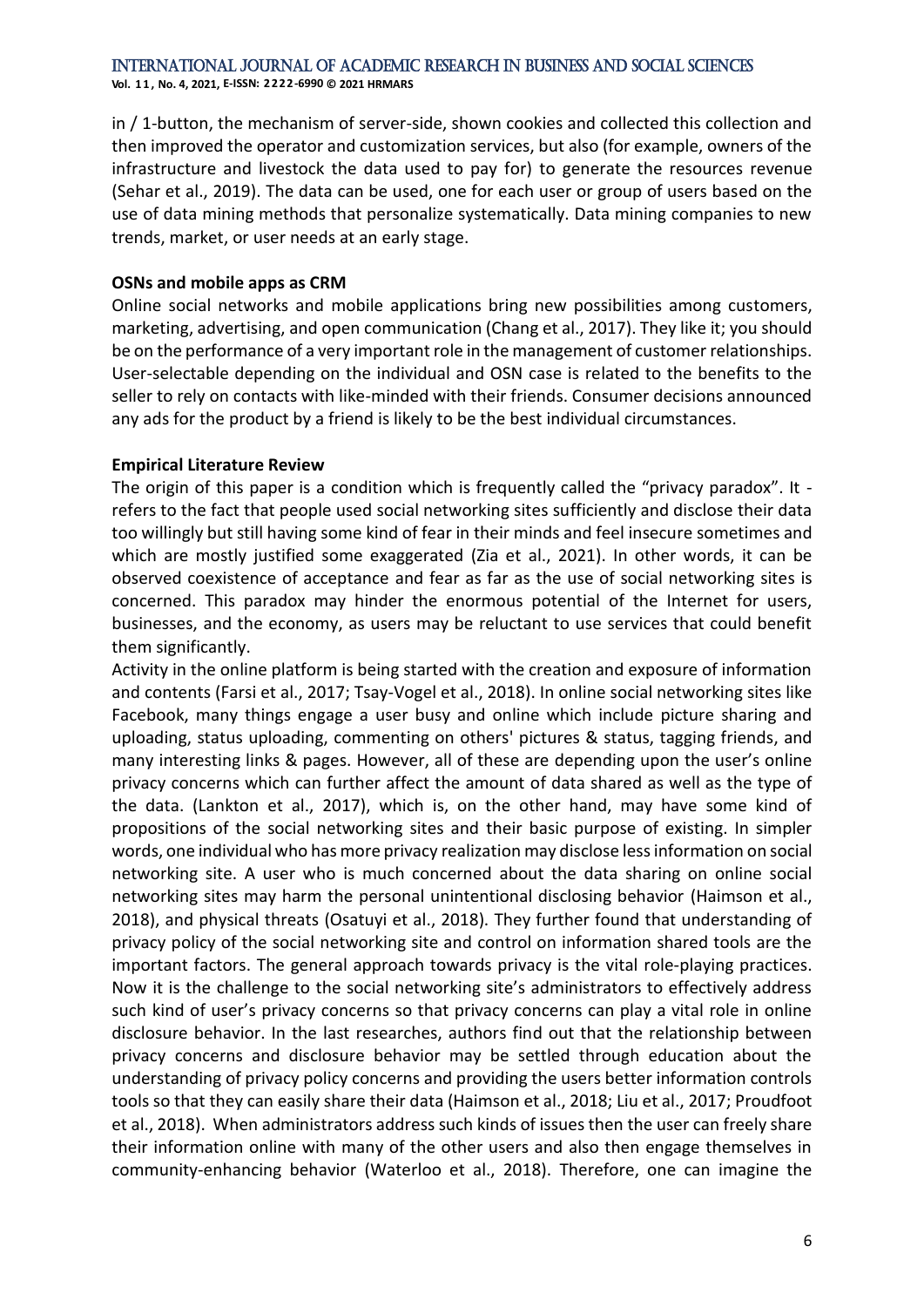**Vol. 1 1 , No. 4, 2021, E-ISSN: 2222-6990 © 2021 HRMARS**

strong relationship between the privacy concerns of the user and their online disclosure behavior.

Social networking nowadays is a part of our daily life. The majority of people use computers, smartphones, and tablets. Social network sites like Facebook topped with 1 billion users. It is a relatively new thing to publish personal information online. Many social network sites are enjoying their success, which is likely to continue. Facebook is also one of the most famous social networking sites. According to Millham and Atkin (2018), 89% of the user's names on Facebook are valid and through such a trend it can say that "Facebook is Google of People". Real name disclosure behavior is not just a problem since almost all of the data that is being shared in the online community are published regardless of the user's realization of the privacy issues (Farhan et al., 2020). Such actions are essentially the result of decreasing concerns within the online space as the millions of users of social networking sites like Facebook are at risk.

A social networking site's privacy policy is the statement that describes the usage of its user's data and also the protections that a user has. In short, this is the statement through which a user can inform about what will be going to happen with the data they share. According to Batenburg and Bartels (2017), they researched the privacy policy of social networking sites and find out 45 social networking sites, all have a privacy statement. It is the general norm in the consumer's mind that privacy policy is just a waste of time and difficult to read. Recent research studies find that there is a possibility that if a social networking site has its privacy statement then people tend to share more information on that site (Koohikamali et al., 2017; Liang et al., 2017; Spottswood & Hancock, 2017). In this study, the researcher mainly focuses on the understanding of the privacy policy. A variety of variables can influence the relationship between privacy understanding and disclosure behavior. According to Ashuri et al., (2018) network composition can exert influence on the relationship between privacy understanding and disclosure practices. Previous work identifies that privacy policy is timeconsuming while reading the privacy policy is linked with less information disclosure in Facebook (Ashraf et al., 2018; Ashuri et al., 2018; Koohikamali et al., 2017). Yu et al., (2020) also find that there would be less disclosure if a social networking site has a privacy statement. Chen and Sharma (2015) highlight the role of self-similarity in a friendship connection of social networking sites like Facebook. In social networking sites like Facebook, a person generally accumulates many contacts, including the person you know as well as the contacts, work colleagues, and the people you met over the years. A user may have many unknown friends, which they don't know personally, and add them just because they are your friends of some of your friends or people with similar interests/group joined.

On a macro level, the social networks can be defined as the set of actors and set of tees that show a relationship or lack of relationship among the actors (Ashuri et al., 2018). Actors in a social network are individuals, organizations, or other social entities, and all of these are connected with the same kind of relationships like friendship, affiliation, financial exchange, or just simple information exchange. According to Chen and Sharma (2015), a social network is a collectivity of individuals among different kinds of information exchange with common norms and trustworthy behavior (Waterloo et al., 2018). In the last few years, many online social networking sites allow users to connect (Haimson et al., 2018). One feature of social networks is that to use not only connect too many new people and make connections but also the fact that user's friendship network is exposed and partially visible for other members (Ashuri et al., 2018). Online social networks like Facebook can attract many diverse audiences based on common interests or share racial, sexual, religious, or national-based identities (Park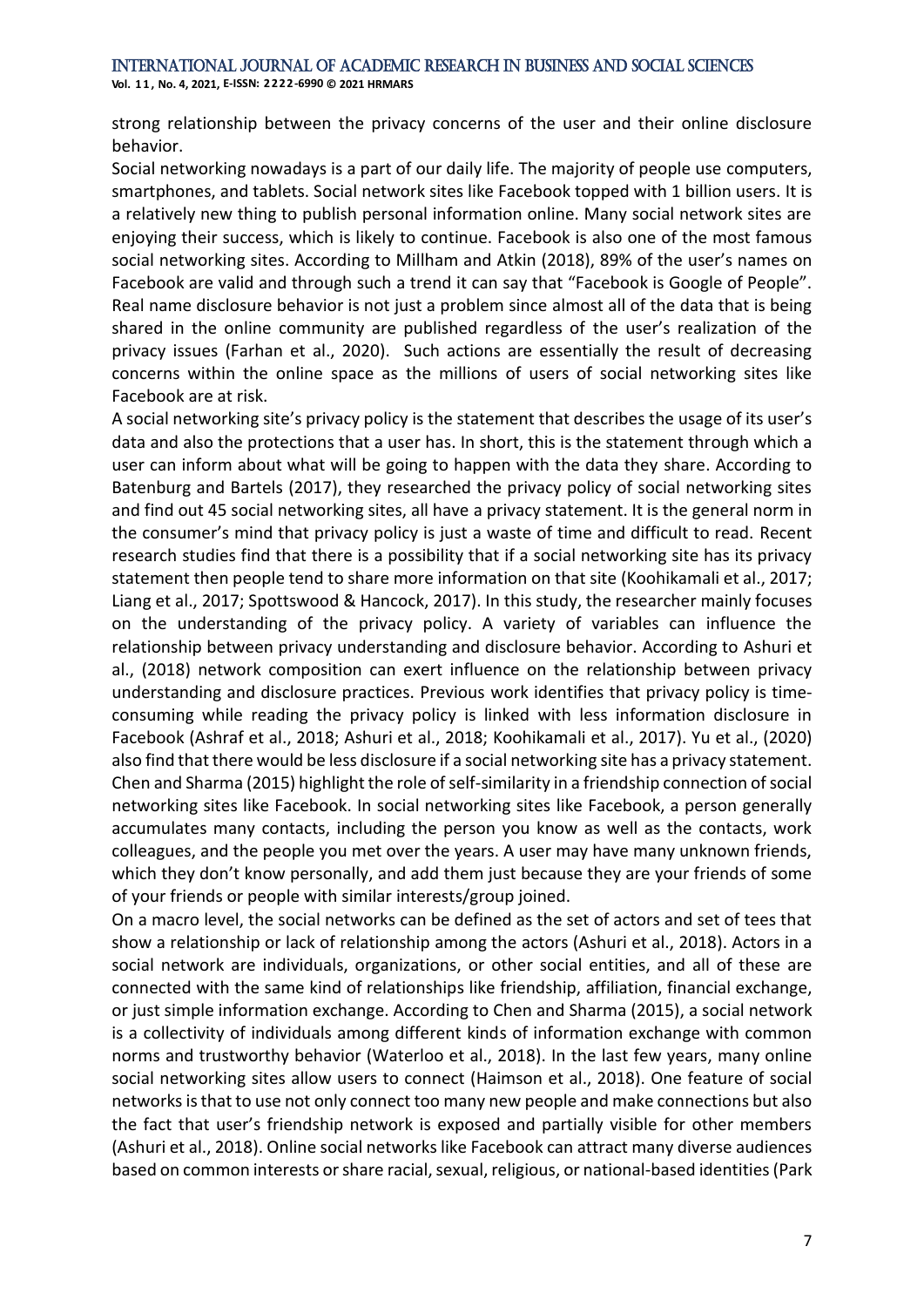**Vol. 1 1 , No. 4, 2021, E-ISSN: 2222-6990 © 2021 HRMARS**

et al., 2011). There are many social networking sites for many reasons, for example, Facebook is primarily friendship-oriented, Linked-In such as for the business purpose, and Match.com for romantic-oriented relationship initiations (Ashraf et al., 2018). The user of social network shares their information that infers self-disclosure as well as the active contribution that is the chief functional mechanism. If a user doesn't share anything, then networking can't be taking place. If jointly say a user starts with an individual user profile (Ashuri et al., 2018) and afterward, creation and use of existing and new relationships with other users become the vital reason of online social network (Liu et al., 2017). Therefore, trust in many other online users has to be there for the existence of social mechanisms. Online social networking sites like Facebook, allow their users to connect with known friends as well as provide anonymity. It facilitates the provision of false or misleading information or lacking or impeding verification mechanisms. In this situation of uncertainty, trust can assist as a central mechanism to reduce uncertainty and complexity of exchanges and relationships. Trust is the factor that could be seen as a mental "shortcut" that enables users to promptly absorb trust-related behaviors that are the provision of personal information.

In this context bounded regulation theories of privacy highlight the individual's knowledge about communication while sharing in online communities. As a person has many types of contacts added to their friend's list, there are many privacy levels as well. You can customize the privacy levels according to your own need or requirement, but it could be a very dangerous tool in the hand of the wrong person. Online social networks offer facilities and tools users can use to (re) connect, interact and connect with (hundreds of) other members of the network friends, acquaintances, colleagues, and other like-minded users (Ashraf et al., 2017). These tools are provided just to provide the user the control over the information that they share in the online community. The more the control on the information shared in online networking sites like Facebook, the more the user would disclose the information. Learning from their personal information disclosed may help them to differentiate about potential harmful activities from daily and regular activities that they are performing in the online community.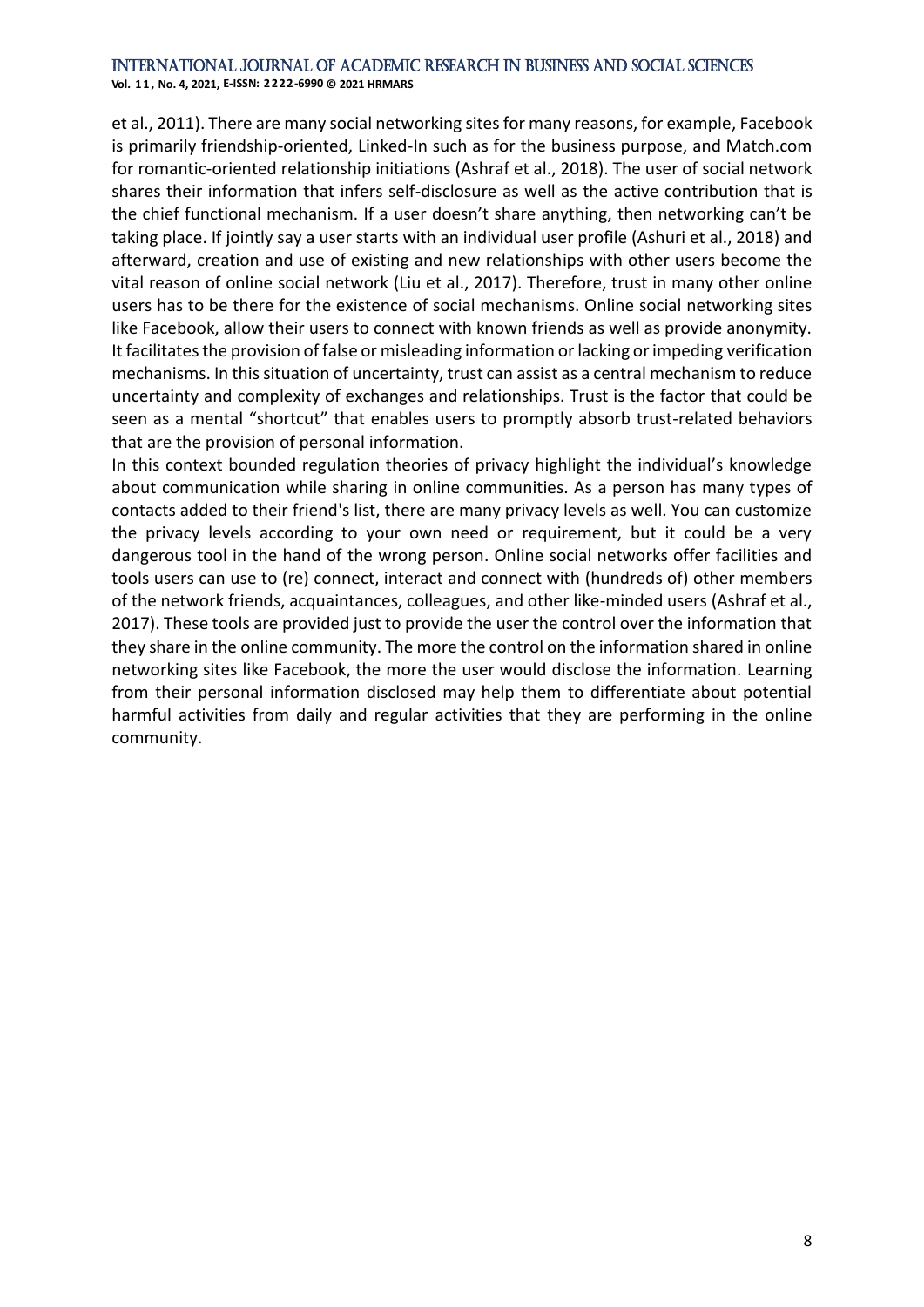**Vol. 1 1 , No. 4, 2021, E-ISSN: 2222-6990 © 2021 HRMARS**





# **Methodology**

# **Methods and Procedures in Data Collection**

This study is more concerned with the pragmatic investigation of the privacy paradox existence in online social networking sites. The factors which have been identified in the conceptual framework of this paper includes the realization of privacy, understanding of the privacy statement, trust in friends and family, data distortion, data transfer, data profiling, and control on information shared in online social networking sites as the independent variable while the information disclosure behavior of the Facebook user is the dependent variable. The respondents were asked to rate each item on the following 5-point Likert scale where "1 means strongly disagree, 2 means disagree, 3 means neutral, 4 means agree, and 5 means strongly agree".

A quantitative research approach is being used in this paper as there is less amount of information available on the privacy paradox of social networking sites (Park et al., 2011). This is the best approach to use when a researcher dealing with the understanding of the complex social phenomenon (Malik et al., 2016). This type of study provides the best in-depth information about a typical type of phenomenon (Park et al., 2011) but the drawback of such kind of study is the lack of generalized findings. Although a quantitative study provides a baseline for the developing theories, although it doesn't explain the variance between variables (Fuller et al., 2016). Since the last many types of research provide a healthy insight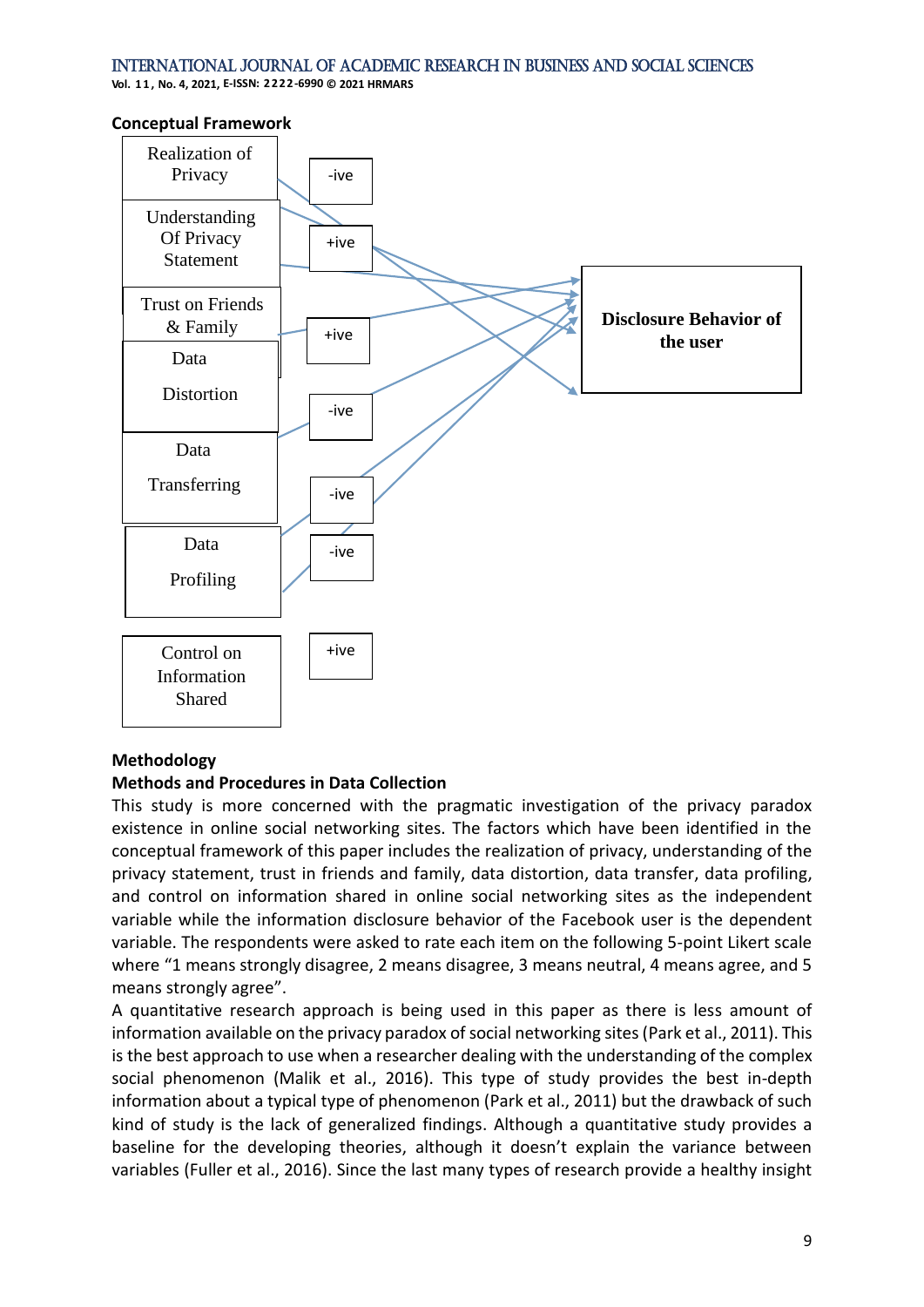**Vol. 1 1 , No. 4, 2021, E-ISSN: 2222-6990 © 2021 HRMARS**

on the respective components of privacy paradox, this study is more focused on quantitative research

A sample size of 215 respondents was selected (out of 250) to fill the instrument. The respondents include the consumers, male & females, of different universities and organizations from Gujranwala, Rawalpindi, and Islamabad. The researcher has collected data through a non-probability sampling technique, i.e., convenient sampling has been applied.

### **Measures**

The instrument was developed to adapt as well as developed. For developing the questionnaire there is a further need for literature review regarding each factor/dimension. Help was sought from practitioners, academic experts, and previous studies. For the realization of privacy, 5 items were adapted from Dinev et al., (2006). Understanding of the privacy statement includes 4 items. Trust of Friends & Family consists of 4 items, Data distortion has 4 items, Data transferring has 3 items, Data profiling has 4 items, Control on information shared has 3 items, and dependent variable comprised of 9 items.

# **Data Analysis and Findings**

# **Reliability Analysis**

To ensure the internal consistency of the instrument Cronbach alpha was computed. Realization of the privacy, understanding of the statement, the trust of friends & family, Data distortion, Data transfer, Data profiling, Control on information shared, and Disclosure in online social sites were checked. Cronbach Alpha for Realization of the privacy is 0.794, Understanding of the statement is 0.781, the trust of friends & family is 0.894, Data distortion has 0.752, Data transfer has 0.780, Data profiling has 0.786, Control on information shared has 0.742, Disclosure in online social sites is 0.880. The value of Cronbach alpha should be greater than 0.70 (Nunnally, 1978). These results enabled the study to proceed safely as all the dimensions were attractively greater than the critical value and, in some cases. Thus, it can state that measurement scales of the study possessed relevant internal consistency and able for further analysis.

| Table 1: Reliability                   |                         |              |  |  |
|----------------------------------------|-------------------------|--------------|--|--|
| <b>Variable Name</b>                   | <b>Cronbach's Alpha</b> | <b>Items</b> |  |  |
| Realization of the privacy             | .794                    | 5            |  |  |
| Understanding of the privacy statement | .781                    | 4            |  |  |
| Trust on friends & family              | .894                    | 4            |  |  |
| Data distortion                        | .752                    | 4            |  |  |
| Data transfer                          | .780                    | 3            |  |  |
| Data profiling                         | .786                    | 4            |  |  |
| Control on information shared          | .742                    | 3            |  |  |
| Information disclosure behavior        | .880                    | 9            |  |  |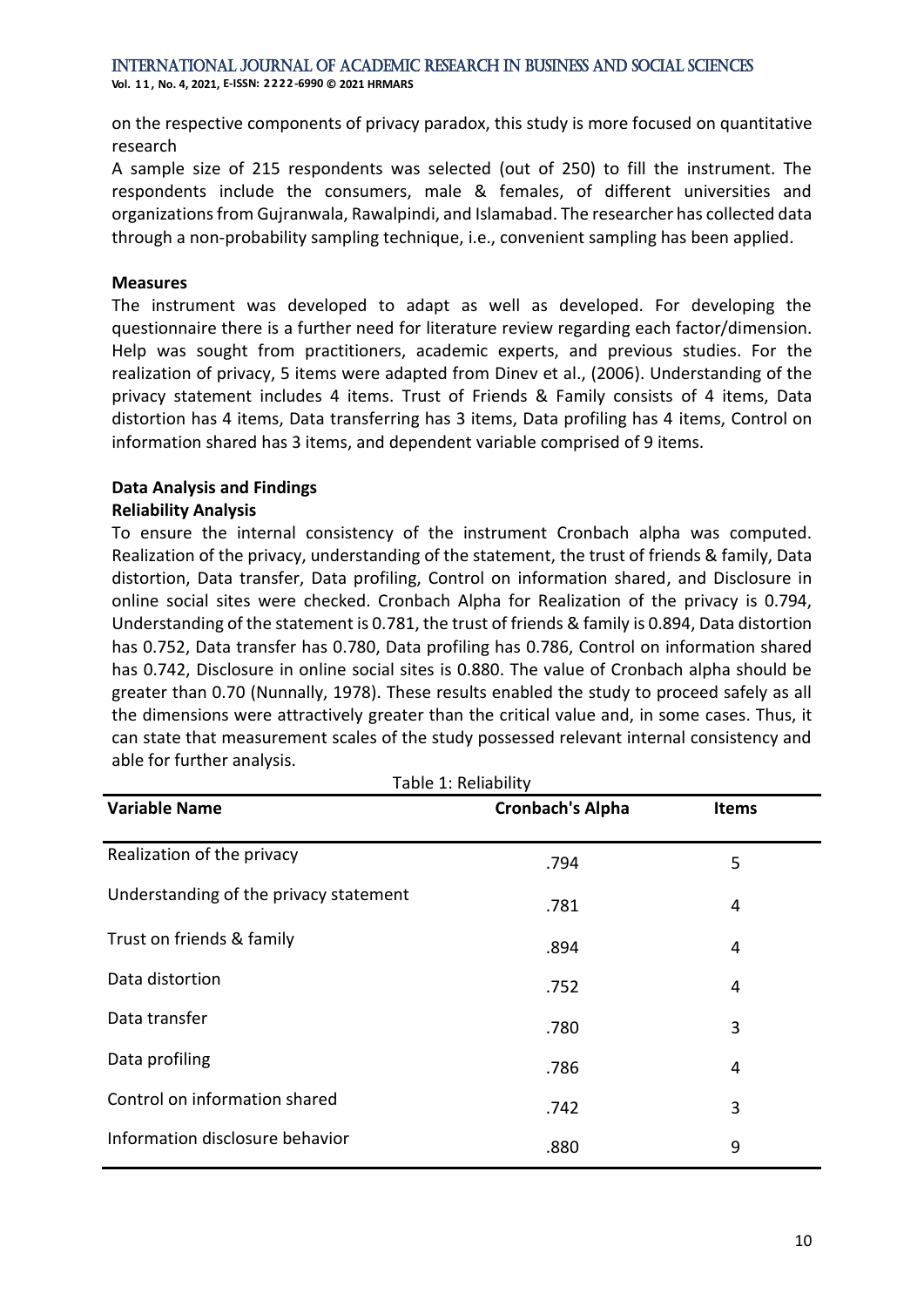**Vol. 1 1 , No. 4, 2021, E-ISSN: 2222-6990 © 2021 HRMARS**

### **Descriptive of the Demographic**

Table 2 given below consists of demographics in percentage that how many of the respondents were male and how many were female, their age group, their profession, and the average time that an individual is spending daily on Facebook. The questionnaires which were collected back were 215 out of 250 (86%) shows that among 215 respondents 153 (71.2%) were 'Male' along with 61 (28.4%) were 'Female'. The age group as shown in table 2 represents the respondent ranging from 21-25 were 76 (35.3%), respondents whose ages were from 26-30 were 139 (64.7%). Table 2 given below also shows that participants had different professions. Table 2 below shows that 211 (98.1%) are students and 4 respondents were employed (1.9%) in the survey. Table 2 also represents the average daily time spends on Facebook by the respondent. 12 respondents (5.6%) spend less than 30 minutes, 124 respondents (57.7%) spend 30-60 minutes daily, 3 respondents (1.4%) spend 1-1.5 hours daily, 1 respondent (0.5%) spend 1.5-2 hours daily and 75 respondents(34.9%) are 24/7 online on their smartphone or any other gadgets.

| Table 2: Demographic Information |             |            |  |  |
|----------------------------------|-------------|------------|--|--|
| Objects                          | Computation | Percentage |  |  |
| Gender                           |             |            |  |  |
| Male                             | 153         | 71.2       |  |  |
| Female                           | 62          | 28.4       |  |  |
| Age group                        |             |            |  |  |
| 21-25 Years                      | 76          | 35.3       |  |  |
| 26 to 30 years                   | 139         | 64.7       |  |  |
| Profession                       |             |            |  |  |
| Student                          | 211         | 98.1       |  |  |
| Employee                         | 04          | 1.9        |  |  |
| Daily Time Spend                 |             |            |  |  |
| <30 Minutes                      | 12          | 5.60       |  |  |
| 20 to 60 Minutes                 | 124         | 57.7       |  |  |
| 1 to 1.5 Hours                   | 3           | 1.40       |  |  |
| 1.5 to 2 Hours                   | $\mathbf 1$ | 5.00       |  |  |
| 24/7 Hours                       | 75          | 34.9       |  |  |

# **Correlation**

Correlation among the main variables of the study is shown in table 3 below. Table 3 below shows that there is a weak or no relationship between the realization of privacy and information disclosure behavior. The table given below shows that there is a significant positive relation between understanding of the privacy statement, trust in friends & family, and data distortion. It is shown in the below table that the relation between control on information shared, data transfer, and data profiling is weak.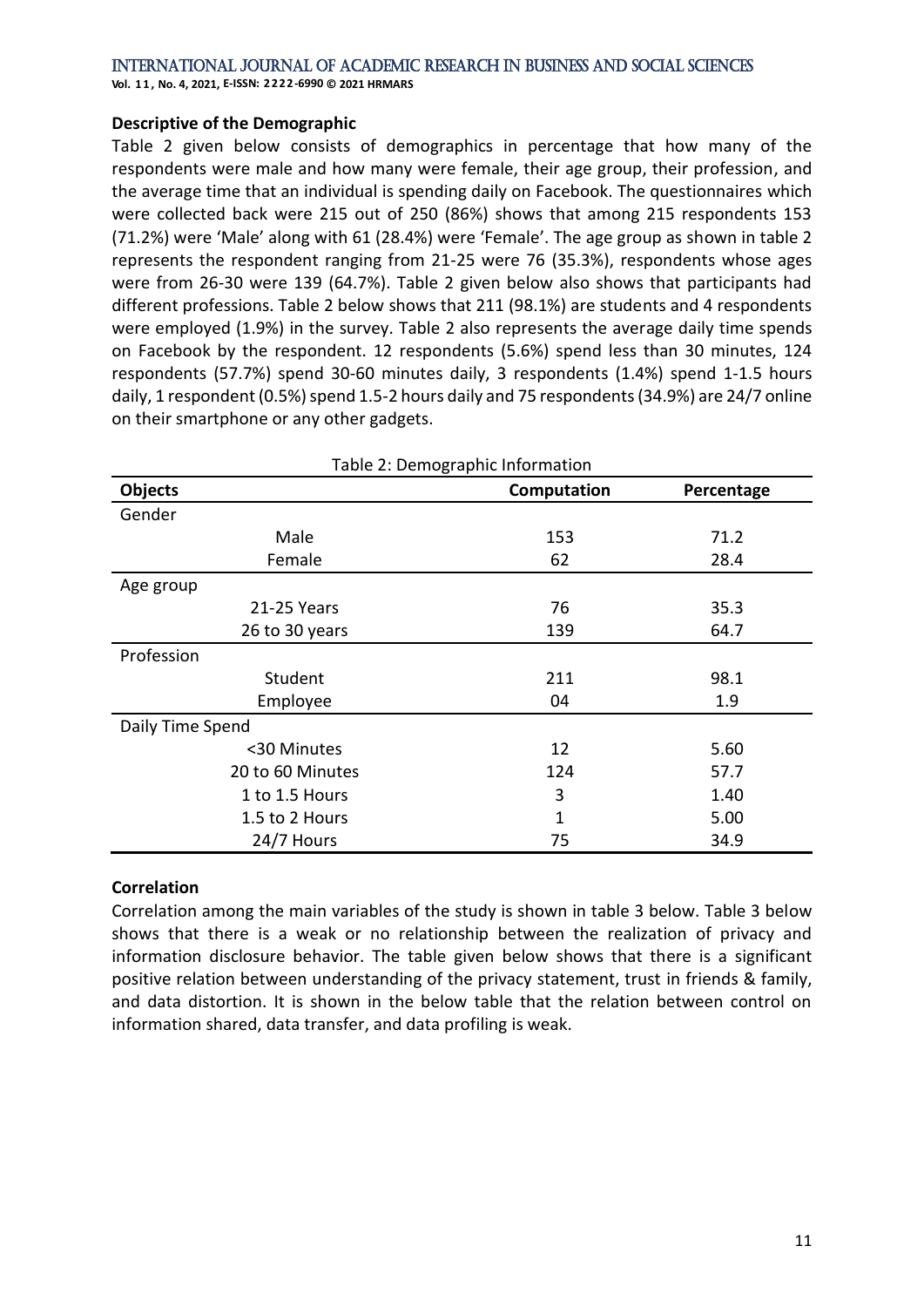**Vol. 1 1 , No. 4, 2021, E-ISSN: 2222-6990 © 2021 HRMARS**

| Table 3: Correlation |          |                |         |          |         |         |         |   |
|----------------------|----------|----------------|---------|----------|---------|---------|---------|---|
| <b>Variables</b>     | -1       | $\overline{2}$ | 3       | 4        | 5       | 6       | 7       | 8 |
| <b>ROP</b>           | 1        |                |         |          |         |         |         |   |
| <b>UOPS</b>          | $.35*$   | 1              |         |          |         |         |         |   |
| <b>TOFF</b>          | $.04**$  | $.64*$         | 1       |          |         |         |         |   |
| <b>COIS</b>          | $.08*$   | $.32*$         | $.39**$ | 1        |         |         |         |   |
| <b>DBU</b>           | $.20**$  | $.88*$         | $.90*$  | $.38**$  | 1       |         |         |   |
| DD                   | $.02*$   | $.57*$         | $.53*$  | $.21*$   | $.62*$  | 1       |         |   |
| DT                   | $.16*$   | $.16**$        | $.19**$ | $.15***$ | $.20**$ | $.58**$ | 1       |   |
| <b>DP</b>            | $.11***$ | $.13*$         | $.06*$  | $.60*$   | $.09*$  | $.22*$  | $.33**$ | 1 |

# **Regression Analysis**

For the verification of all the hypotheses mentioned in the literature review, regression analysis was performed. More in regression analysis, all the demographics which are gender, age, qualification, and marital status were plotted as a control variable as they were being identified in ANOVA as a control variable.

*Hypothesis 1:* In the literature review it has been hypothesized that realization of privacy negatively affects information disclosure behavior as the same result has been found from the previous study conducted by different researchers, this study does not result in the same and was found that the more the individual realize about the privacy the more is the chance that he/she would disclose more information in social networking sites like Facebook as the value of  $\beta$  and its significance level from the table given below shows it ( $\beta$  = -.011\*\*, p > 0.05). So, from this result hypothesis 1 in which it has been hypothesized that realization of privacy negatively affects the information disclosure behavior is rejected.

*Hypothesis 2:* In a literature review, the hypothesis H2 in which it has been hypothesized that understanding of the privacy statement positively affects online information disclosure behavior, which is accepted, as the value of ß and its significance level given in the table below shows it ( $\beta$  = .522,  $p$ < 0.05) and the result as according to the literature.

*Hypothesis 3:* More the hypothesis of trust on friends & family with information disclosure behavior (H3) is accepted which also means that Trust in Friends & Family will positively affect information disclosure behavior of the Facebook user, as shown in Table 4 given below, the value of ß and its level of significance confirms it ( $\beta$  = .551\*\*, p< 0.05). The more they trust an individual has on the added friends & family members in their social networking group will result in more information disclosure behavior.

*Hypothesis 4:* Data distortion affects information disclosure behavior negatively, it was hypothesized (H4) in the literature review and it is accepted as shown in table 4 and the value of ß and its level of significance given in the below table confirms the hypothesis ( $\beta$  = .061\*\*\*, p<.05).

*Hypothesis 5:* Hypothesis H5 is also accepted, in which it has been hypothesized in the literature review that the more the data transfer of the user's information which they shared in the online community, the less the information is disclosed by the user and it has been confirmed from the value of  $\beta$  and its significance level given in table 4 below  $(\beta=-.023^*)$ . p<0.05).

*Hypothesis 6:* Hypothesis H6 is also accepted which has been hypothesized in the literature review that data profiling of the user's shared information in online networking sites like Facebook will lead towards less information disclosure by the individuals and it is confirmed from the value of ß and its significance level given in the table below (ß=-.005\*\*\*, p<0.05).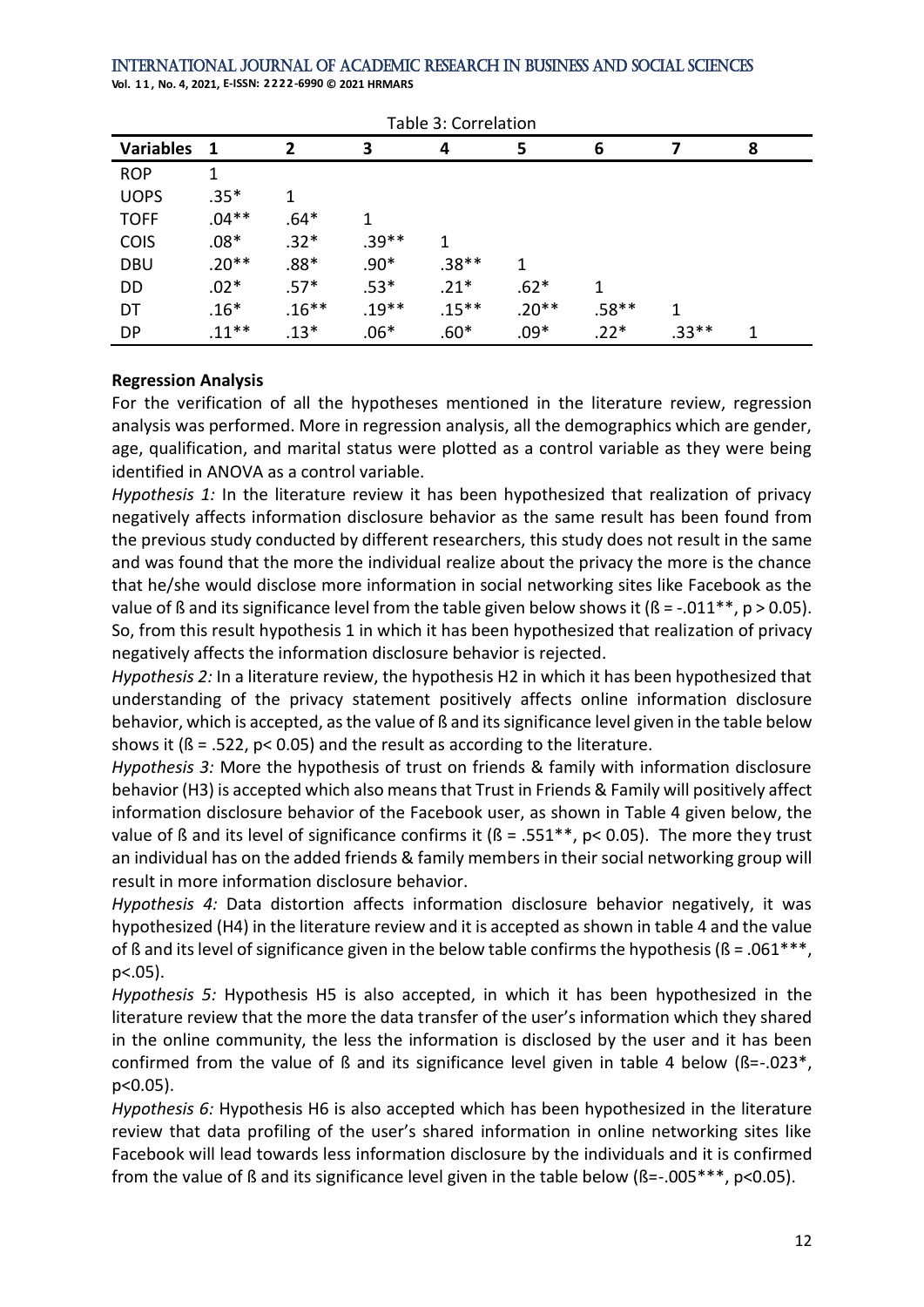### International Journal of Academic Research in Business and Social Sciences **Vol. 1 1 , No. 4, 2021, E-ISSN: 2222-6990 © 2021 HRMARS**

*Hypothesis 7:* The hypothesis H7 is also rejected which has been hypothesized in the literature review that the more the user in online social networking site like Facebook got the control, the more they will share their information and it is confirmed from the value of ß and its significance level given in the table below (ß=-.0150\*\*\*, p>0.05).

| Table 4: Regression Coefficients |                                |            |                              |          |        |  |
|----------------------------------|--------------------------------|------------|------------------------------|----------|--------|--|
| Model                            | Unstandardized<br>Coefficients |            | Standardized<br>Coefficients | t        | Sig. P |  |
|                                  | B                              | Std. Error | <b>Beta</b>                  |          |        |  |
| (Constant)                       | .110                           | .032       |                              | 3.407    | .001   |  |
| <b>ROP</b>                       | $-.009$                        | .004       | $-.011$                      | $-1.894$ | .060   |  |
| <b>UOPS</b>                      | .493                           | .008       | .522                         | 64.580   | .000   |  |
| <b>TOFF</b>                      | .456                           | .006       | .551                         | 73.391   | .000   |  |
| <b>COIS</b>                      | .211                           | .005       | $-.015$                      | $-2.124$ | .203   |  |
| DD                               | $-.072$                        | .009       | .061                         | 7.644    | .000   |  |
| DT                               | $-.325$                        | .007       | $-.023$                      | $-3.549$ | .000   |  |
| <b>DP</b>                        | $-.204$                        | .005       | $-.005$                      | $-.759$  | .003   |  |

a. Dependent Variable: IDBM

# **Summary of the Hypotheses**

This study has formulated a total of seven hypotheses. The summary of the hypotheses based on empirical findings has been presented in the following table.

|  | Table 5: Hypotheses Summary |  |
|--|-----------------------------|--|
|--|-----------------------------|--|

| <b>Hypothesis</b>                                                                    | Summary  |
|--------------------------------------------------------------------------------------|----------|
| <b>H1:</b> Realization of privacy negatively affects information disclosure behavior | Rejected |
| of the Facebook user.                                                                |          |
| H2: Understanding the privacy statement will lead to the less information            | Accepted |
| disclosure behavior of the Facebook user.                                            |          |
| H3: Trust in Friends & Family will positively affect the information disclosure      | Accepted |
| behavior of the Facebook user.                                                       |          |
| H4: Data distortion of the Facebook user will lead towards less information          | Accepted |
| disclosure behavior of the Facebook user.                                            |          |
| H5: Data transfer of Facebook users negatively affects the information               | Accepted |
| disclosure behavior of the Facebook user.                                            |          |
| H6: Data profiling of Facebook users in the online community negatively              | Accepted |
| affects the information disclosure behavior.                                         |          |
| H7: Control on information shared by the user on Facebook results in more            | Rejected |
| information disclosure behavior of the user.                                         |          |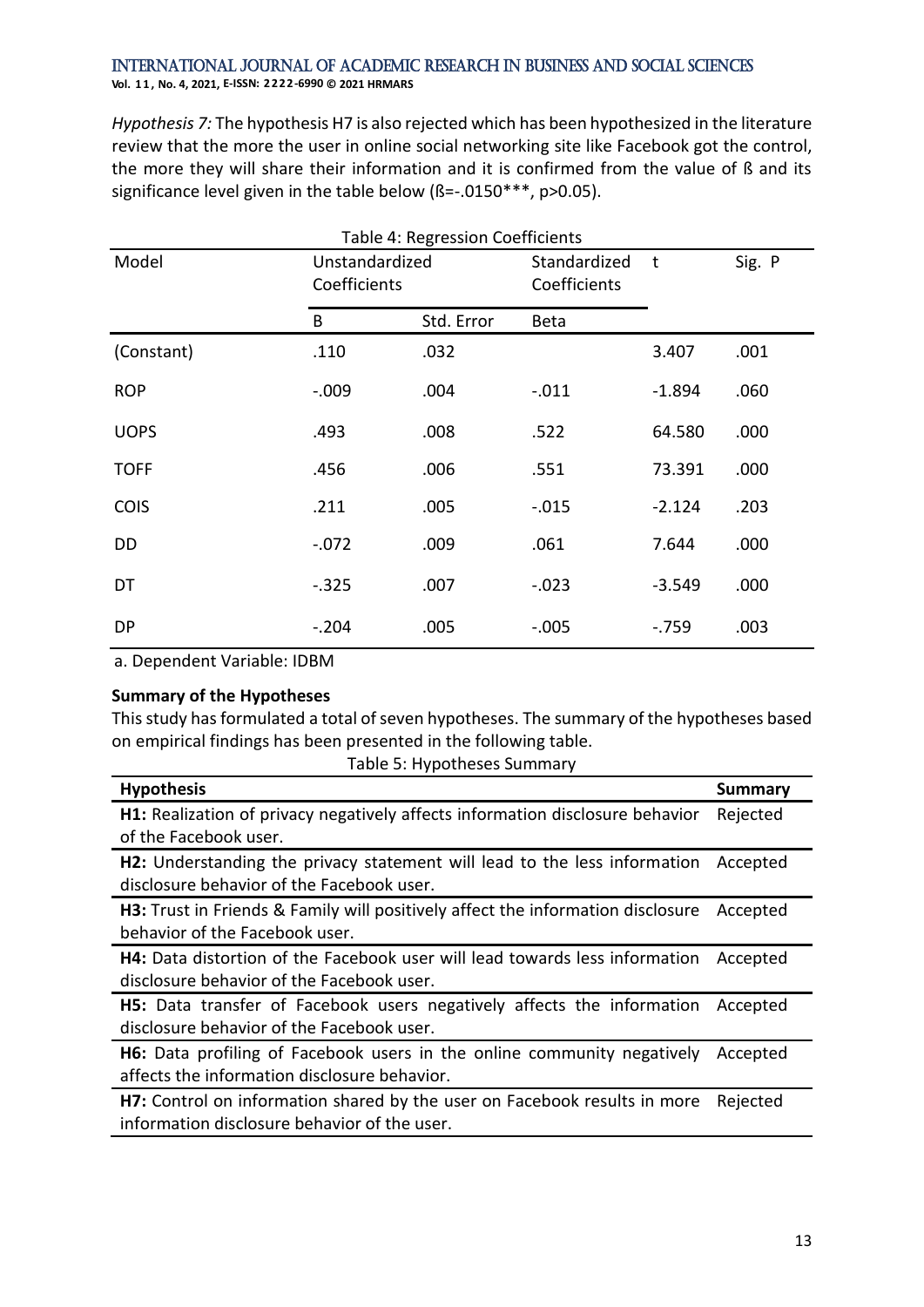**Vol. 1 1 , No. 4, 2021, E-ISSN: 2222-6990 © 2021 HRMARS**

### **Discussion and Conclusion**

The finding of this paper is corresponding with the last researches and it further enriches the theoretical understanding of information disclosure behavior. The very same thing was demonstrated by Dinev and Hart (2005), they determine the relationship exists between social awareness and privacy on social networking sites. Furthermore, it is quite undeniable that the suggestions from Lankton et al., (2017) that education is the essential point still holds. A user in the online social network must be reminded that they have control over what they are sharing in the online community.

This section summarizes the overall study and the consequences of the result achieved. All of the above-mentioned variables are extracting from the interviews from the respondent as well as from the literature. There are many things that a user has to say about the factors which they consider the most while sharing in the online community. Researcher finds out that the privacy realization, understanding of the privacy statement and trust in their friends and family members, data distortion, data transfer, data profiling, and control on information shared in the online social network, are the most important factors therefore, users feel free to share in the online social networking sites like Facebook. More than this, the user changes their settings from the default settings provided by the website developer and also customize them according to their own need. A user changes these settings and adds people who are more credible to them and their integrity is not questionable in any sense. By concluded at this stage, the researcher finds out that due to the trust of FNF users on Facebook, they share their information. The same thing was told to the researcher in the interviewing phase that they add only those users who are personally known to them or familiar with and their integrity is not questionable. More than this, respondents were also satisfied with the tools provided to them by the social networking developer. One can easily customize the settings according to one's privacy level and concerns in online social networking sites. In the correlation section, the same is the pattern as well as in the regression analysis section. Due to all this, Pakistani users feel safe in the online social community but this could be much dangerous if this would be in the wrong hand of the person.

Firstly, this study has confirmed that privacy realization is adversely linked with disclosure behavior of users, while such findings are not supported because it is insignificance. Secondly, understanding of privacy statements and trust in family and friends substantially influence disclosure behavior of users, while control of information is not a significant predictor of disclosure behavior. In contrast, data distortion, data transfer, and data profiling are adversely linked with disclosure behavior which is also supported by the statistical findings. In the same sense, prior research studies have confirmed that when a user has control over shared information and perceive that Facebook is offering constructive privacy statement, then users will demonstrate constructive behavior in using social media (Hasan et al., 2019). It implies that the findings of the study are aligned with existing literature and enable Facebook users to better understand organizational behavior toward their usage of Facebook.

# **Theoretical Implications of the Study**

This study contributes to the understanding that what are the reasons for Pakistani Facebook users to disclose their information on social networking sites like Facebook. At the start point, the researcher makes obvious the in-significant and no correlation between the realization of the privacy and understanding of the statement with the information disclosed by the user. Then researchers find out that trust of their friends and family while adding into the friend list and the privacy controls that a user has on Facebook are the reason to disclose a huge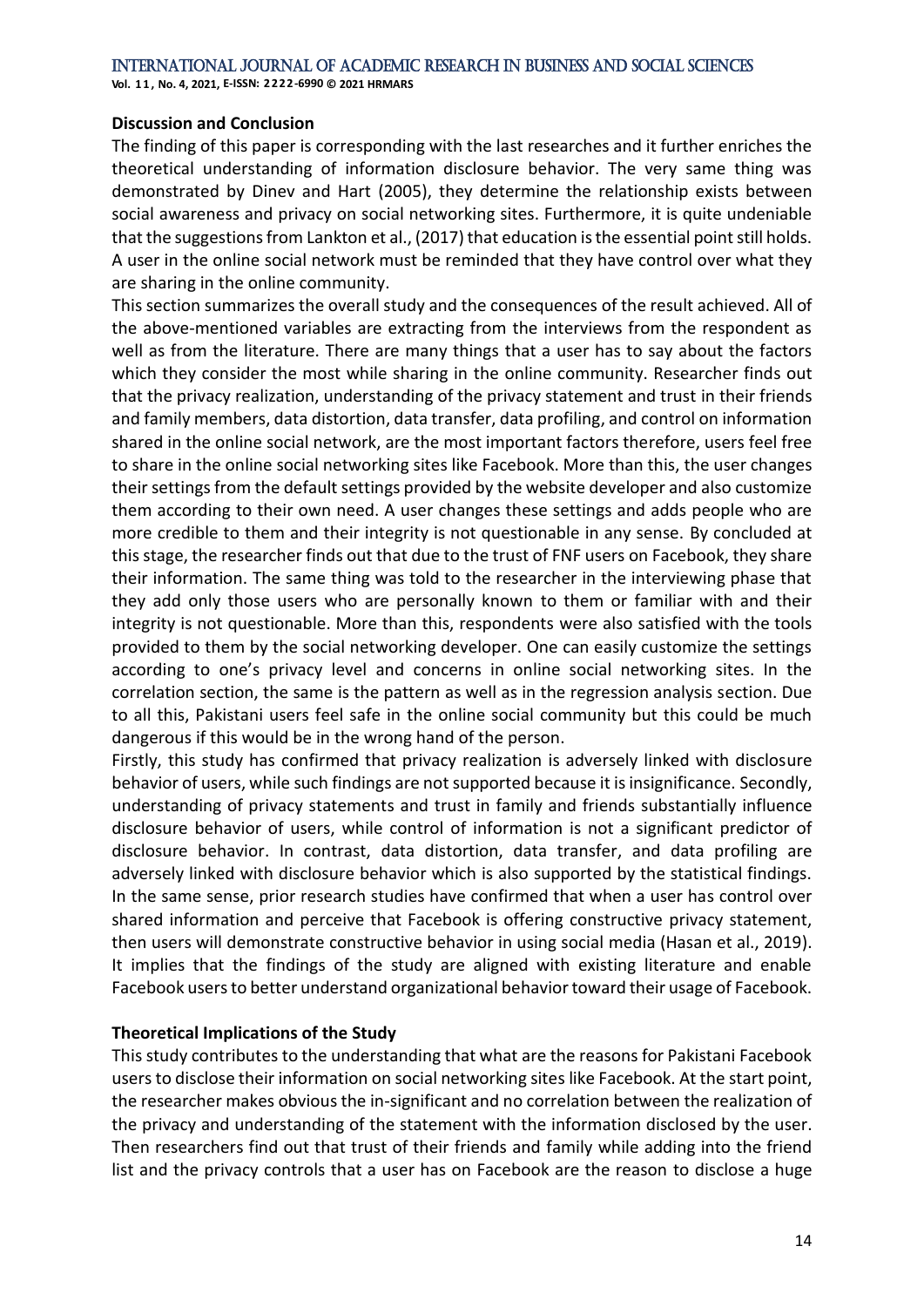**Vol. 1 1 , No. 4, 2021, E-ISSN: 2222-6990 © 2021 HRMARS**

amount of data on daily basis in the Pakistani social context. The important empirical findings will helpful for the developers and designers of the social networking sites to better understand and provide the user more privacy controls (Hasan et al., 2019). According to the study, privacy is background and contingent information practice. By knowing the Pakistani users in their context, this study contributes to the growing body of work and to exploring privacy attitudes behavior on a macro level. As the number of Facebook users is increasing rapidly in Pakistan and it's the need of time to mitigating privacy concerns for the Pakistani users at the same time, are encouraged to share safely. This is the chief concern for the developers of Facebook as well. The importance of this study is mutually beneficial for the developers and many other advertisers as they have to address the privacy concerns and also the transparency needs of the users. Such explanation could inform operators of social network systems such as Facebook and contribute to the development of policies and procedures to more effectively educate users. These important empirical findings will provide insight for designers and maintainers of social media as they consider the implementation of privacy features.

# **Recommendations**

These recommendations apply to education, ethics, technology, legal issues, and research applications. Reduce the complexity and limits the number of application areas to ensure careful scientific evaluation. First of all, it is highly recommended that users should add only those users which are personally known to them at most priority. Secondly, never disclose their last name in online social networks. One can use the secondary e-mail address for socializing in the online community as if terraced by someone or developers for marketing and advertising purpose (Mirza et al., 2020). It would not bother them. Third, users can use the virtual private network (VPN) as it would be almost impossible for people with immoral intentions to get them in trouble.

# **Limitations and Future Roadmap of the Study**

As with many of the other studies, this paper also got some limitations. The very first is the data examined which is self-reported and it could be the source of potential error. Secondly, the divergent sample population, low response rate, and evidence of potential gender bias could limit the generalizability of the result of this study. Further, only the university students were selected as the unit of analysis which also limits the results of this paper. Different units of analysis in a different area of the country or world could lead to different outcomes. Furthermore, this paper only investigates one single social networking site like Facebook. There is a possibility that a contextual factor related to some specific social networking sites brings different results. Also, the data was cross-sectional which further leads towards the un-casual claims about the results.

Furthermore, due to limited time frame, budget, and some other reasons, the sample respondents were target to just 3 cities (Gujranwala, Rawalpindi & Islamabad). The other part of the country is not included in this study. The assumption may be valid to some extent but the perception of people outside the area might vary accordingly. Furthermore, larger sample size can be included in the study to get more generalized results.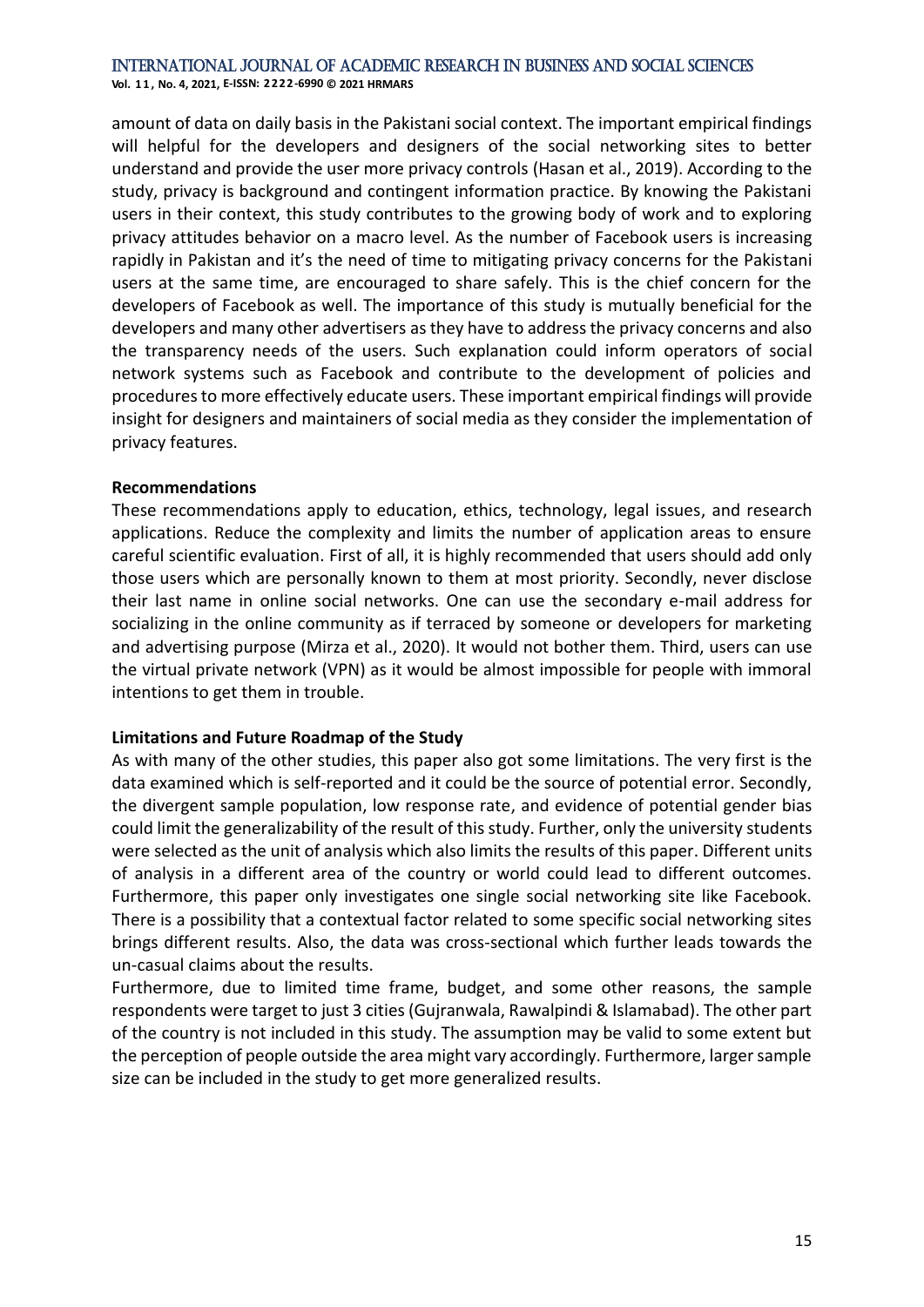**Vol. 1 1 , No. 4, 2021, E-ISSN: 2222-6990 © 2021 HRMARS**

### **References**

- Acquisti, A., & Gross, R. (2006). Imagined communities: Awareness, information sharing, and privacy on the Facebook. In *International workshop on privacy enhancing technologies*, 29(1), 36-58.
- Akçayır, G. (2017). Why do faculty members use or not use social networking sites for education? *Computers in Human Behavior*, *71*, 378-385.
- Ashraf, S., Ilyas, R., Imtiaz, M., & Ahmad, S. (2018). Impact of service quality, corporate image and perceived value on brand loyalty with presence and absence of customer satisfaction: A study of four service sectors of Pakistan. *International Journal of Academic Research in Business and Social Sciences*, *8*(2), 452-474.
- Ashraf, S., Ilyas, R., Imtiaz, M., & Tahir, H. M. (2017). Impact of CSR on customer loyalty: putting customer trust, customer identification, customer satisfaction and customer commitment into equation-a study on the banking sector of Pakistan. *International Journal of Multidisciplinary and Current Research*, *5*(5), 1362-1372.
- Ashraf, S., Iftikhar, A., Yameen, A., & Younas, S. (2018). Empirical Relationship of Customer Brand Engagement with Satisfaction and Loyalty Through Online Brand Experience. *IUP Journal of Brand Management*, *15*(3), 23-48.
- Ashuri, T., Dvir-Gvisman, S., & Halperin, R. (2018). Watching me watching you: How observational learning affects self-disclosure on social network sites? *Journal of Computer-Mediated Communication*, *23*(1), 34-68.
- Ayaburi, E. W., & Treku, D. N. (2020). Effect of penitence on social media trust and privacy concerns: The case of Facebook. *International Journal of Information Management*, *50*, 171-181.
- Batenburg, A., & Bartels, J. (2017). Keeping up online appearances: How self-disclosure on Facebook affects perceived respect and likability in the professional context. *Computers in Human Behavior*, *74*, 265-276.
- Brailovskaia, J., Ströse, F., Schillack, H., & Margraf, J. (2020). Less Facebook use–More wellbeing and a healthier lifestyle? An experimental intervention studies. *Computers in Human Behavior*, *108*, 106-132.
- Brandtzæg, P. B., Lüders, M., & Skjetne, J. H. (2010). Too many Facebook "friends"? Content sharing and sociability versus the need for privacy in social network sites. *Intl. Journal of Human–Computer Interaction*, *26*(11-12), 1006-1030.
- Brown, A. J. (2020). "Should I Stay or Should I Leave?": Exploring (Dis) continued Facebook Use After the Cambridge Analytica Scandal. *Social Media+ Society*, *6*(1), 2056-2069.
- Chalklen, C., & Anderson, H. (2017). Mothering on Facebook: Exploring the privacy/openness paradox. *Social Media+ Society*, *3*(2), 1078-1091.
- Chang, S. E., Liu, A. Y., & Shen, W. C. (2017). User trust in social networking services: A comparison of Facebook and LinkedIn. *Computers in Human Behavior*, *69*, 207-217.
- Chen, R., & Sharma, S. K. (2015). Learning and self-disclosure behavior on social networking sites: the case of Facebook users. *European Journal of Information Systems*, *24*(1), 93- 106.
- Dinev, T., & Hart, P. (2005). Internet privacy concerns and social awareness as determinants of intention to transact. *International Journal of Electronic Commerce*, *10*(2), 7-29.
- Dinev, T., Bellotto, M., Hart, P., Russo, V., & Serra, I. (2006). Internet users' privacy concerns and beliefs about government surveillance: An exploratory study of differences between Italy and the United States. *Journal of Global Information Management (JGIM)*, *14*(4), 57-93.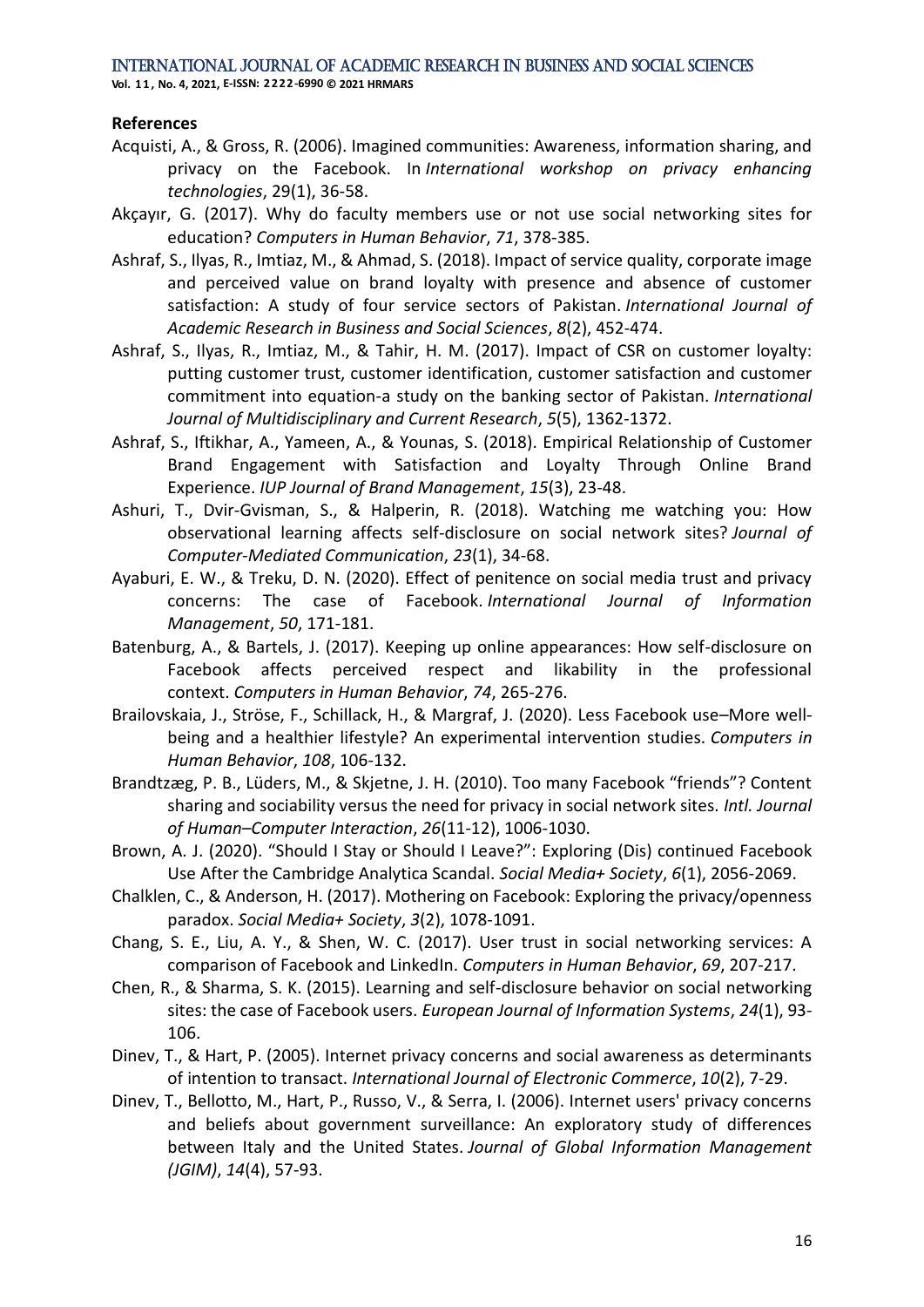**Vol. 1 1 , No. 4, 2021, E-ISSN: 2222-6990 © 2021 HRMARS**

- Faelens, L., Hoorelbeke, K., Fried, E., De Raedt, R., & Koster, E. H. (2019). Negative influences of Facebook use through the lens of network analysis. *Computers in Human Behavior*, *96*, 13-22.
- Farci, M., Rossi, L., Boccia Artieri, G., & Giglietto, F. (2017). Networked intimacy. Intimacy and friendship among Italian Facebook users. *Information, Communication & Society*, *20*(5), 784-801.
- Farhan, F. M., Waheed, N. A., & Younis, S. (2020). Impact of service quality and perceived value on the post-purchase intention with the moderating effect of switching cost. *Pakistan Journal of Multidisciplinary Research*, *1*(1), 65-83.
- Fuchs, C. (2012). The political economy of privacy on Facebook. *Television & New Media*, *13*(2), 139-159.
- Fuller, C. M., Simmering, M. J., Atinc, G., Atinc, Y., & Babin, B. J. (2016). Common methods variance detection in business research. *Journal of Business Research*, *69*(8), 3192- 3198.
- Haimson, O. L., Andalibi, N., De Choudhury, M., & Hayes, G. R. (2018). Relationship breakup disclosures and media ideologies on Facebook. *New Media & Society*, *20*(5), 1931- 1952.
- Hasan, A., Farhan, M., Khalid, Z., Komal, N., & Yaqoob, H. (2019). Impact of Stigma on Survivor's Productivity: Moderating Role of Perceived Organizational Support. *Int J Fam Busi Manag*, *3*(1), 1-7.
- Hoadley, C. M., Xu, H., Lee, J. J., & Rosson, M. B. (2010). Privacy as information access and illusory control: The case of the Facebook News Feed privacy outcry. *Electronic commerce research and applications*, *9*(1), 50-60.
- Iftikhar, A., Azam, F., Ashraf, S., & Tahir, H. M. (2017). Exploring the Relationship Between Religiosity, Brand Trust and Green Purchase Intention as a Catalyst of Attitude. *Int. J. of Multidisciplinary and Current research*, *5*, 1485-1493.
- Koohikamali, M., Peak, D. A., & Prybutok, V. R. (2017). Beyond self-disclosure: Disclosure of information about others in social network sites. *Computers in Human Behavior*, *69*, 29-42.
- Kuss, D. J., & Griffiths, M. D. (2017). Social networking sites and addiction: Ten lessons learned. *International journal of environmental research and public health*, *14*(3), 311- 329.
- Lankton, N. K., McKnight, D. H., & Tripp, J. F. (2017). Facebook privacy management strategies: A cluster analysis of user privacy behaviors. *Computers in Human Behavior*, *76*, 149- 163.
- Liang, H., Shen, F., & Fu, K. W. (2017). Privacy protection and self-disclosure across societies: A study of global Twitter users. *new media & society*, *19*(9), 1476-1497.
- Liu, Y., Rui, J. R., & Cui, X. (2017). Are people willing to share their political opinions on Facebook? Exploring roles of self-presentational concern in spiral of silence. *Computers in Human Behavior*, *76*, 294-302.
- Malik, A., Hiekkanen, K., Dhir, A., & Nieminen, M. (2016). Impact of privacy, trust and user activity on intentions to share Facebook photos. *Journal of Information, Communication and Ethics in Society*, 29(1), 761-784.
- Millham, M. H., & Atkin, D. (2018). Managing the virtual boundaries: Online social networks, disclosure, and privacy behaviors. *New Media & Society*, *20*(1), 50-67.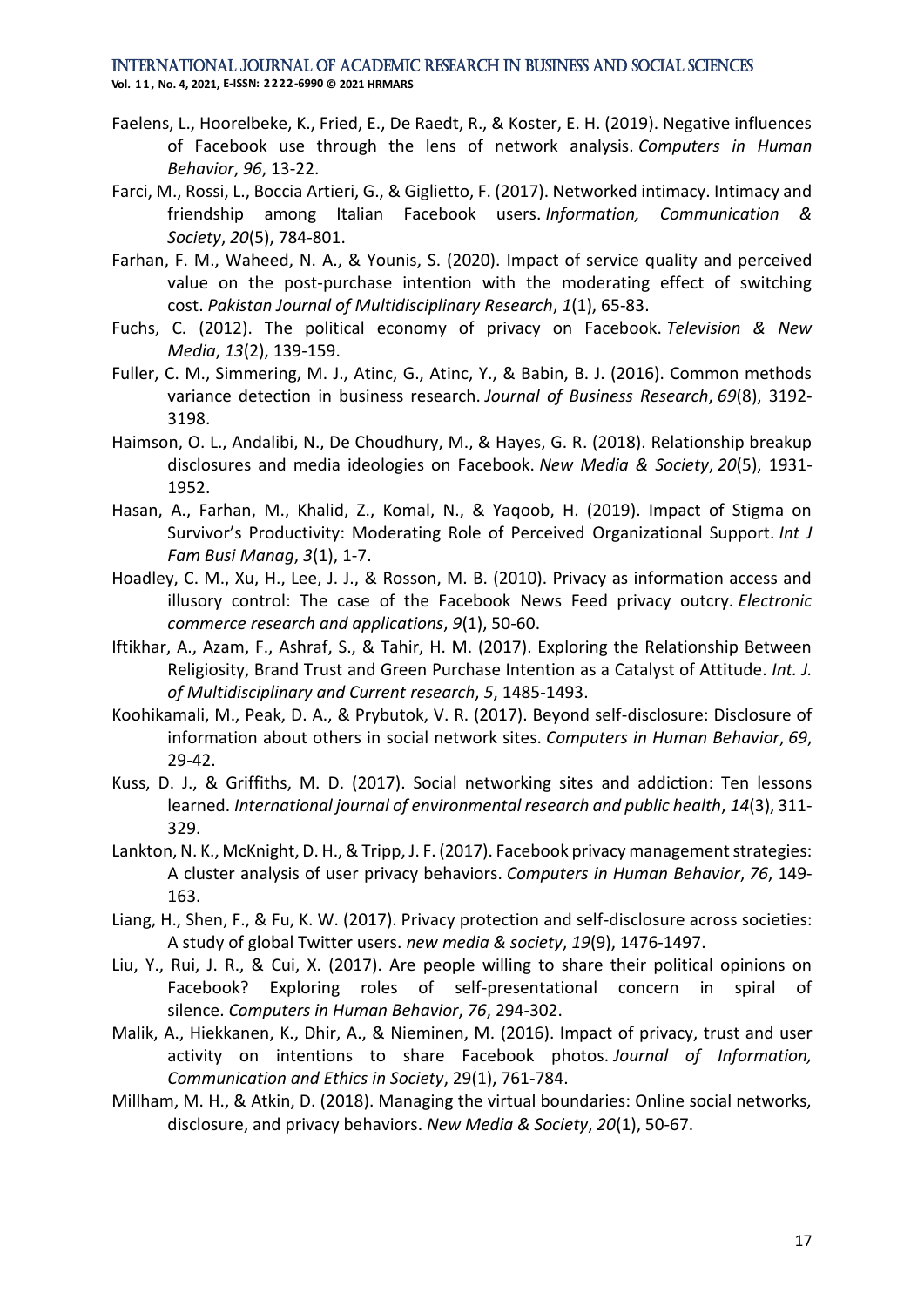**Vol. 1 1 , No. 4, 2021, E-ISSN: 2222-6990 © 2021 HRMARS**

- Mirza, F., Ashraf, S., & Jahangir, H. B. (2020). The Impact of Religiously Motivated Consumer Boycotts on Product Judgment, Brand Image and Loyalty. *International Journal of Academic Research in Business and Social Sciences,* 10(11), 384-402.
- Nunnally, J. C. (1978). Psychometric theory (2nd edit.) mcgraw-hill. *Hillsdale, NJ*, *416*.
- O'Brien, D., & Torres, A. M. (2012). Social networking and online privacy: Facebook users' perceptions. *Irish Journal of Management*, *31*(2), 63-77.
- Osatuyi, B., Passerini, K., Ravarini, A., & Grandhi, S. A. (2018). "Fool me once, shame on you… then, I learn." An examination of information disclosure in social networking sites. *Computers in human behavior*, *83*, 73-86.
- Paine, C., Reips, U. D., Stieger, S., Joinson, A., & Buchanan, T. (2007). Internet users' perceptions of 'privacy concerns' and 'privacy actions'. *International Journal of Human-Computer Studies*, *65*(6), 526-536.
- Pandey, N., & Gudipudi, B. (2019). Understanding 'what is privacy'for millennials on Facebook in India. *Journal of Data Protection & Privacy*, *2*(3), 224-233.
- Park, N., Jin, B., & Jin, S. A. A. (2011). Effects of self-disclosure on relational intimacy in Facebook. *Computers in Human Behavior*, *27*(5), 1974-1983.
- Proudfoot, J. G., Wilson, D., Valacich, J. S., & Byrd, M. D. (2018). Saving face on Facebook: Privacy concerns, social benefits, and impression management. *Behaviour & Information Technology*, *37*(1), 16-37.
- Sehar, R., Ashraf, S., & Azam, F. (2019). The influence of social media's marketing efforts on brand equity and consumer response. *IUP Journal of Marketing Management*, *18*(2), 30-53.
- Sohrabi, M. K., & Karimi, F. (2018). A feature selection approach to detect spam in the Facebook social network. *Arabian Journal for Science and Engineering*, *43*(2), 949-958.
- Sophos (2007). Sophos Facebook ID probe shows 41% of users happy to reveal all to potential identity thieves, [media release], Available from <http://www.sophos.com/pressoffice/news/articles/2007/08/Facebook.html>
- Spottswood, E. L., & Hancock, J. T. (2017). Should I share that? Prompting social norms that influence privacy behaviors on a social networking site. *Journal of Computer-Mediated Communication*, *22*(2), 55-70.
- Stieglitz, S., Mirbabaie, M., Ross, B., & Neuberger, C. (2018). Social media analytics– Challenges in topic discovery, data collection, and data preparation. *International journal of information management*, *39*, 156-168.
- Tobin, S. J., Chant, G., & Clay, R. (2020). Interpersonal goals as predictors of Facebook use, social capital, and envy. *Cyberpsychology, Behavior, and Social Networking*, *23*(4), 257-263.
- Tsay-Vogel, M., Shanahan, J., & Signorielli, N. (2018). Social media cultivating perceptions of privacy: A 5-year analysis of privacy attitudes and self-disclosure behaviors among Facebook users. *new media & society*, *20*(1), 141-161.
- Waterloo, S. F., Baumgartner, S. E., Peter, J., & Valkenburg, P. M. (2018). Norms of online expressions of emotion: Comparing Facebook, Twitter, Instagram, and WhatsApp. *new media & society*, *20*(5), 1813-1831.
- Wilson, R. E., Gosling, S. D., & Graham, L. T. (2012). A review of Facebook research in the social sciences. *Perspectives on psychological science*, *7*(3), 203-220.
- Young, A. L., & Quan-Haase, A. (2013). Privacy protection strategies on Facebook: The Internet privacy paradox revisited. *Information, Communication & Society*, *16*(4), 479-500.